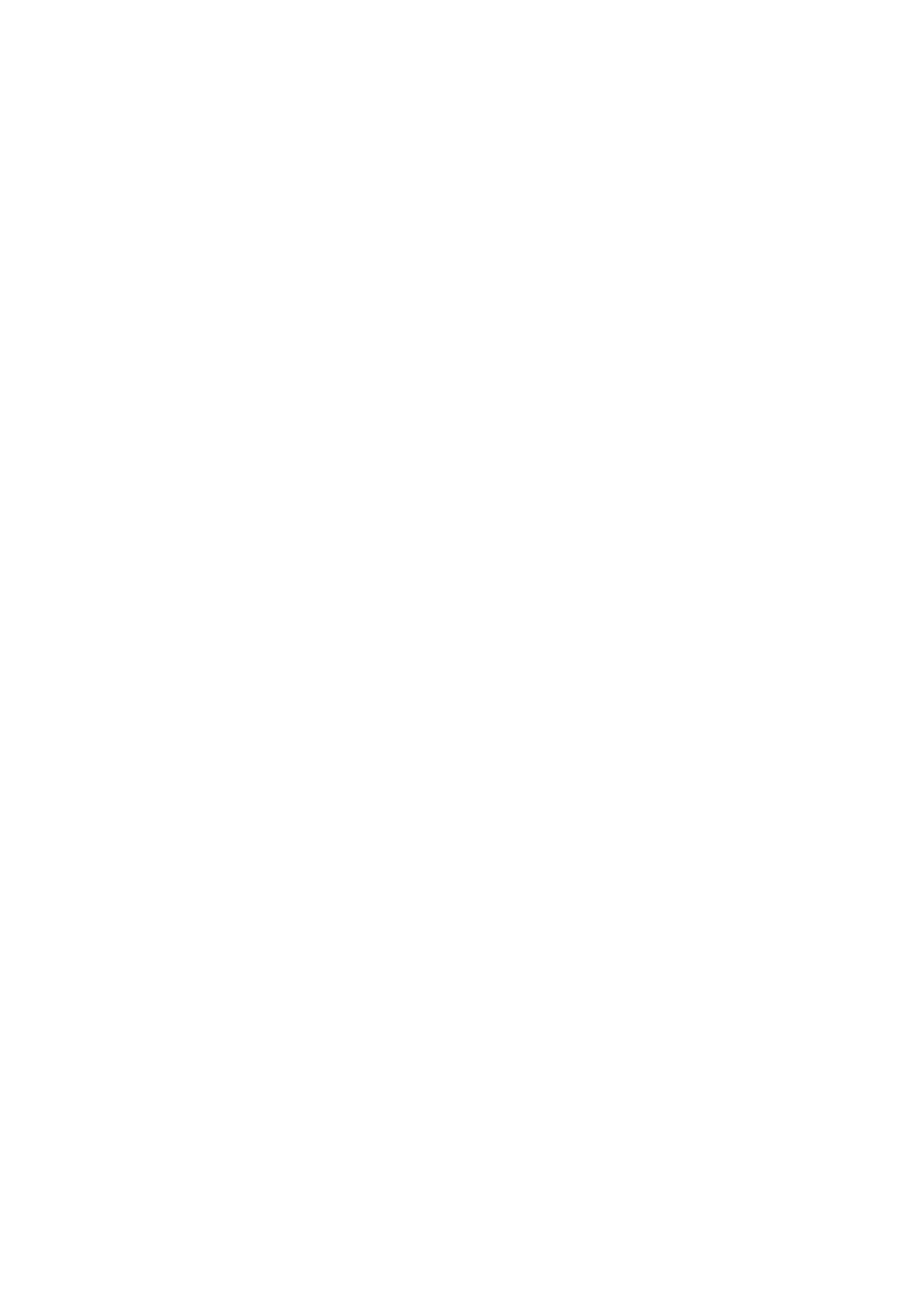# **5A. Electricity connection for retail customers**

# **Part A Preliminary**

### **5A.A.1 Definitions**

In this Chapter:

#### **basic connection service**

means a *connection service* related to a *connection* (or a proposed *connection*) between a *distribution system* and a *retail customer's* premises (excluding a nonregistered *embedded generator's* premises) in the following circumstances:

- (a) either:
	- (1) the *retail customer* is typical of a significant class of *retail customers*  who have sought, or are likely to seek, the service; or
	- (2) the *retail customer* is, or proposes to become, a *micro embedded generator*; and
- (b) the provision of the service involves minimal or no *augmentation* of the *distribution network*; and
- (c) a *model standing offer* has been approved by the *AER* for providing that service as a *basic connection service*.

#### **basic micro EG connection service**

means a *basic connection service* for a *retail customer* who is a *micro embedded generator*.

#### **confidential information**

means, in relation to a *Registered Participant*, *NTESMO* or a *connection applicant*, information which is or has been provided to that *Registered Participant*, *NTESMO* or *connection applicant* under or in connection with the *Rules* and which is stated under the *Rules*, or by *NTESMO*, the *AER* or the *AEMC*, to be *confidential information* or is otherwise confidential or commercially sensitive. It also includes any information which is derived from such information.

#### **connection**

means a physical link between a *distribution system* and a *retail customer's*  premises to allow the flow of electricity.

#### **connection alteration**

means an alteration to an existing *connection* including an addition, upgrade, *extension*, expansion, *augmentation* or any other kind of alteration.

#### **connection applicant**

means an applicant for a *connection service* of 1 of the following categories:

- (a) *retail customer*;
- (b) *retailer* or other person acting on behalf of a *retail customer*;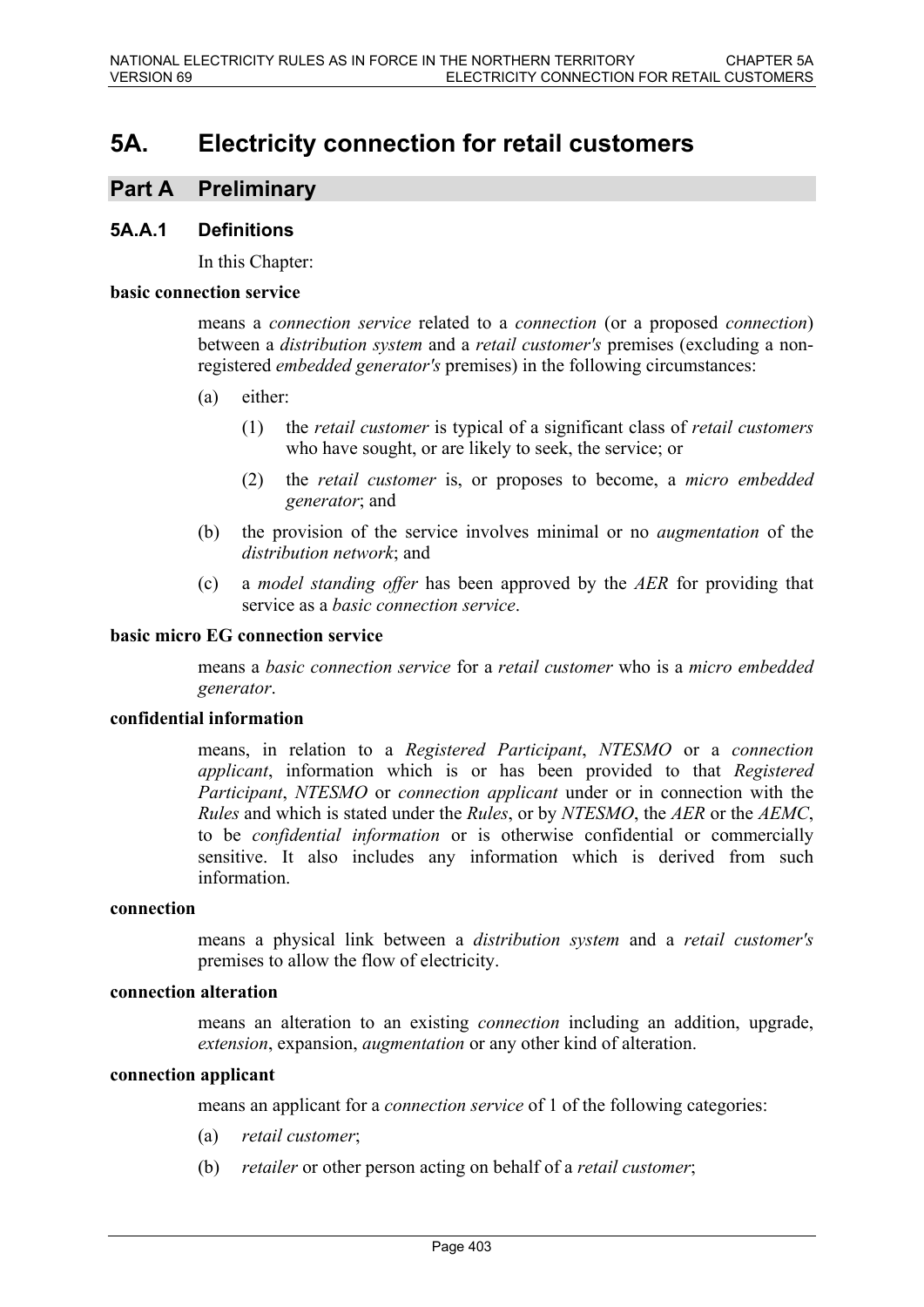(c) *real estate developer*.

#### **connection application**

means an application under clause 5A.D.3.

#### **connection charge**

means a charge imposed by a *Distribution Network Service Provider* for a *connection service*.

#### **connection charge guidelines**

– see clause 5A.E.3.

#### **connection charge principles**

 $-$  see clause 5A E 1.

#### **connection contract**

means a contract formed by the making and acceptance of a *connection offer*.

#### **connection offer**

means an offer by a *Distribution Network Service Provider* to enter into a *connection contract* with:

- (a) a *retail customer*; or
- (b) a *real estate developer*.

#### **connection policy**

means a document, approved as a *connection policy* by the *AER* under Chapter 6, Part E, setting out the circumstances in which *connection charges* are payable and the basis for determining the amount of such charges.

#### **connection service**

means either or both of the following:

- (a) a service relating to a *new connection* for premises;
- (b) a service relating to a *connection alteration* for premises,

but, to avoid doubt, does not include a service of providing, installing or maintaining a *metering installation* for premises.

#### **contestable**

– a service is *contestable* if the laws of the *participating jurisdiction* in which the service is to be provided permit the service to be provided by more than one supplier as a *contestable* service or on a competitive basis.

#### **customer connection contract**

– see section 67 of the *NERL*.

#### **embedded generator**

means a person that owns, controls or operates an *embedded generating unit*.

#### **enquiry**

means a preliminary *enquiry* under clause 5A.D.2.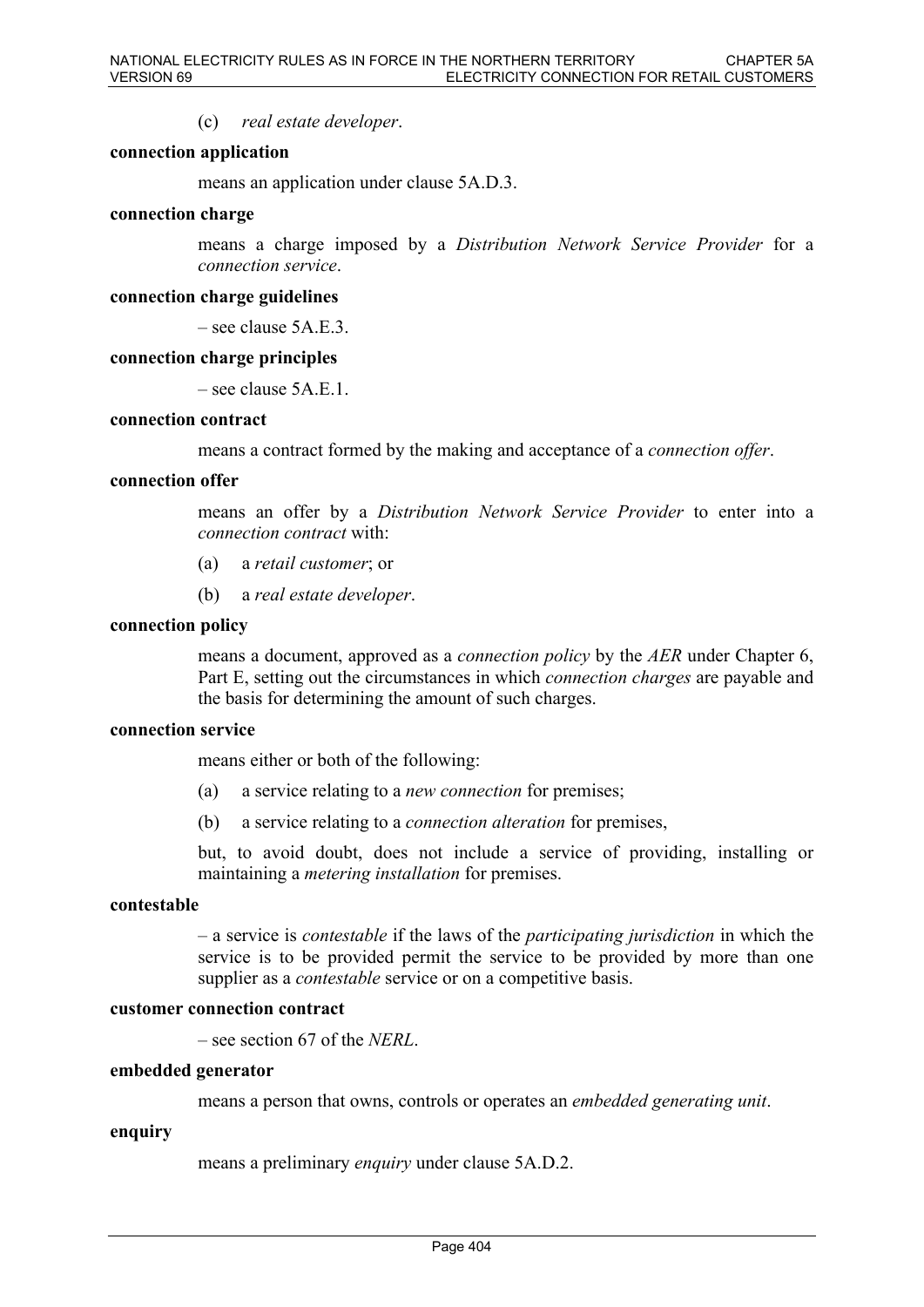#### **micro EG connection**

means a *connection* between an *embedded generating unit* and a *distribution network* of the kind contemplated by *Australian Standard* AS 4777 (Grid connection of energy systems via inverters).

#### **micro embedded generator**

means a *retail customer* who operates, or proposes to operate, an *embedded generating unit* for which a *micro EG connection* is appropriate.

#### **model standing offer**

means a document approved by the *AER* as a *model standing offer* to provide *basic connection services* (see clause 5A.B.3) or as a *model standing offer* to provide *standard connection services* (see clause 5A.B.5).

#### **negotiated connection contract**

– see clause 5A.C.1.

#### **new connection**

means a *connection* established or to be established, in accordance with this Chapter and applicable *energy laws*, where there is no existing *connection*.

#### **non-registered embedded generator**

means an *embedded generator* that is neither a *micro embedded generator* nor a *Registered Participant*.

#### **premises connection assets**

means the components of a *distribution system* used to provide *connection services*.

#### **real estate developer**

means a person who carries out a *real estate development*.

#### **real estate development**

means the commercial development of land including its development in 1 or more of the following ways:

- (a) subdivision;
- (b) the construction of commercial or industrial premises (or both);
- (c) the construction of multiple new residential premises.

### **retail customer**

includes a non-registered *embedded generator* and a *micro embedded generator*.

#### **standard connection service**

means a *connection service* (other than a *basic connection service*) for a particular class (or sub-class) of *connection applicant* and for which a *model standing offer* has been approved by the *AER*.

#### **supply service**

means a service (other than a *connection service*) relating to the *supply* of electricity.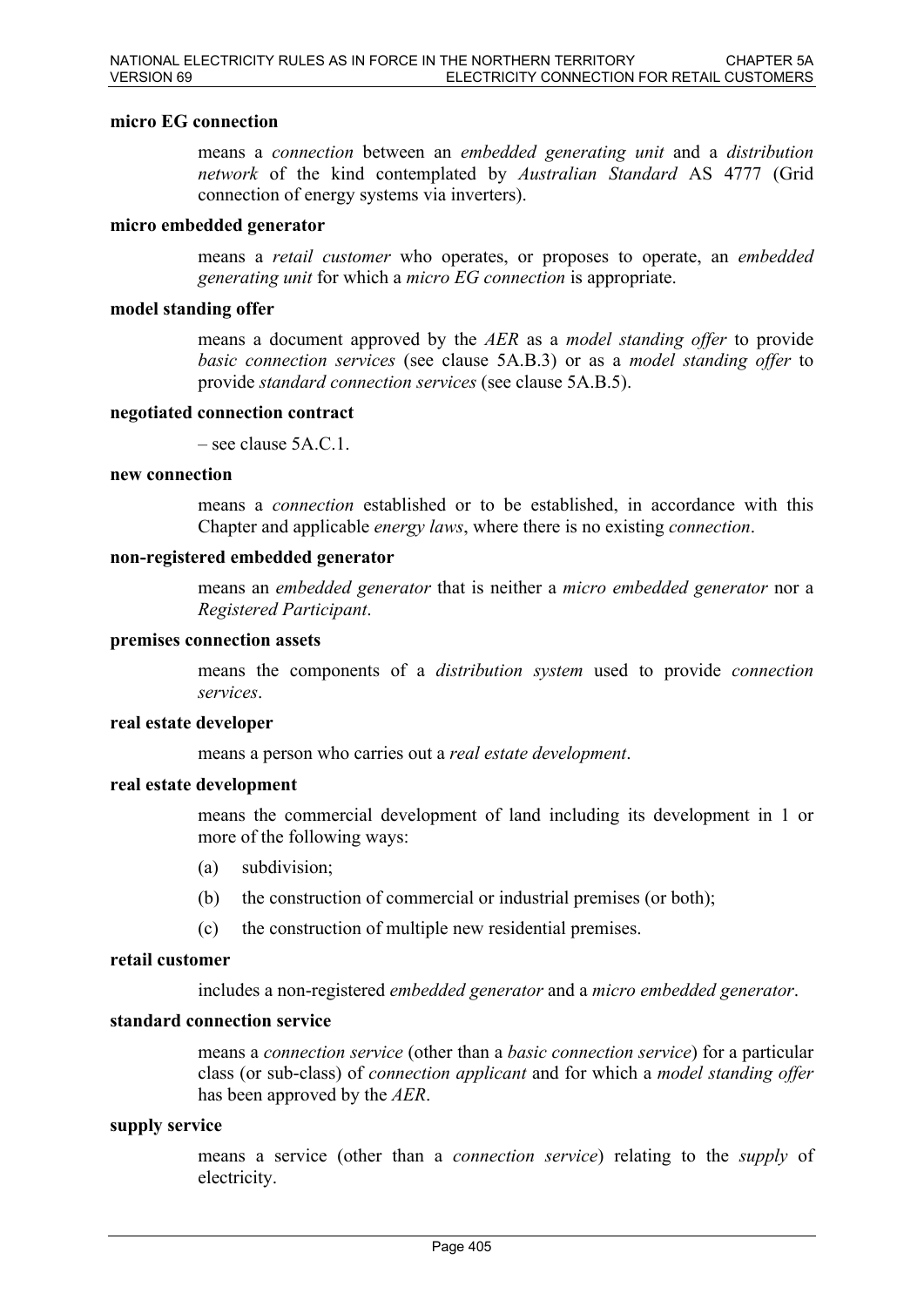# **5A.A.2 Application of this Chapter**

- (a) This Chapter does not apply to, or in relation to, a *connection applicant* that is a *Registered Participant* or a person intending to become a *Registered Participant* unless the *Registered Participant* or person intending to become a *Registered Participant* is acting as the agent of a *retail customer*.
- (b) Where a *non-registered embedded generator* wishing to *connect* an *embedded generating unit* to a *Distribution Network Service Provider's network*:
	- (1) falls within a particular class (or subclass) of *connection applicant* for which that *Distribution Network Service Provider* provides a *standard connection service*, this Chapter will apply;
	- (2) does not fall within a particular class (or subclass) of *connection applicant* for which that *Distribution Network Service Provider* provides a *standard connection service*, paragraph (c) will apply.
- (c) A *non-registered embedded generator* that meets the requirements in paragraph (b)(2) may elect to seek *connection* of the relevant *embedded generating unit* under rule 5.3A instead of this Chapter.
- (d) Any election made by a *non-registered embedded generator* under paragraph (c) must be:
	- (1) made before an *enquiry* is made or if no *enquiry* is made, before a *connection application* is lodged with the relevant *Distribution Network Service Provider*;
	- (2) in writing; and
	- (3) delivered to the relevant *Distribution Network Service Provider* at the same time as lodging an enquiry under clause 5.3A.5.
- (e) For the avoidance of doubt, clause  $5A.C.1(a)(2)$  is still applicable when a *non-registered embedded generator* meets the requirements in paragraph  $(b)(1)$ .

# **5A.A.3 Small Generation Aggregator deemed to be agent of a retail customer Note**

Clause 5A.A.3 has no effect in this jurisdiction (see regulation 5A of the *National Electricity (Northern Territory) (National Uniform Legislation) (Modification) Regulations)*. The application of clause 5A.A.3 will be revisited as part of the phased implementation of the *Rules* in this jurisdiction.

A *Market Small Generation Aggregator* is deemed to be the agent of a *retail customer*, where there is an agreement between the *Market Small Generation Aggregator* and the*retail customer* relating to the *retail customer's small generating unit* under which the *Market Small Generation Aggregator* is *financially responsible* for the *market connection point* at which the *small generating unit* is connected to the *national grid*.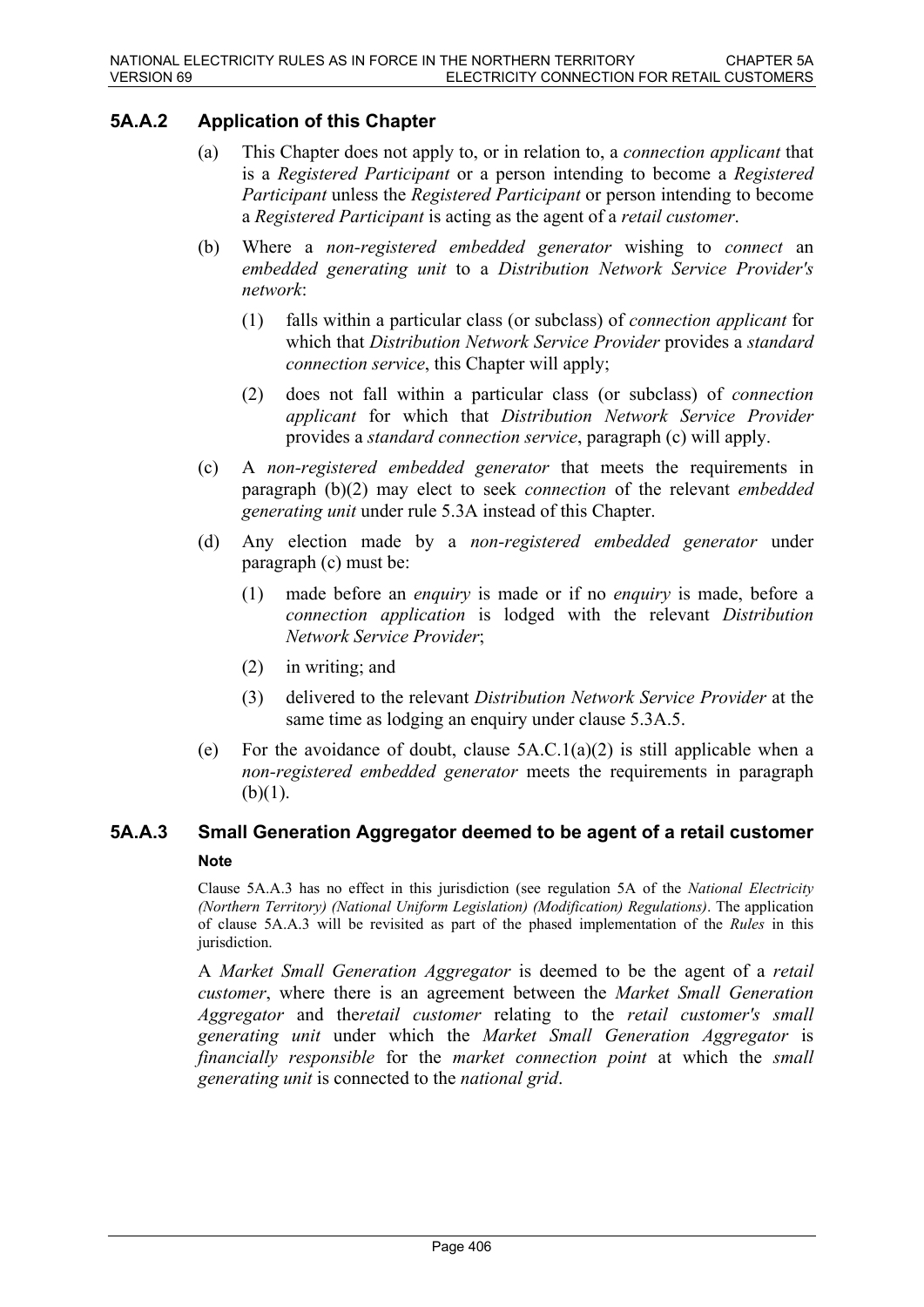# **Part B Standardised offers to provide basic and standard connection services**

# **Division 1 Basic connection services**

### **5A.B.1 Obligation to have model standing offer to provide basic connection services**

- (a) Subject to paragraph (b), a *Distribution Network Service Provider* must have a *model standing offer* to provide *basic connection services* to *retail customers*.
- (b) *Basic connection services* are of 2 classes:
	- (1) *basic connection services* for *retail customers* who are not *embedded generators*; and
	- (2) *basic connection services* for *retail customers* who are *micro embedded generators*.

#### **Note**

*Basic connection services* are not available to *non-registered embedded generator*

(c) A *model standing offer* may relate to each class of *basic connection services* (or a subclass for which there is significant demand) within the area served by the relevant *distribution network*.

## **5A.B.2 Proposed model standing offer for basic connection services**

- (a) A *Distribution Network Service Provider* must submit for the *AER's* approval a proposed *model standing offer* to provide *basic connection services* for each class (or subclass) of *basic connection services* on specified terms and conditions.
- (b) The terms and conditions of the proposed *model standing offer* must cover:
	- (1) a description of the *connection* (and the *premises connection assets* of which it is to be comprised) including a statement of its maximum capacity; and
	- (2) timeframes for commencing and completing the work; and
	- (3) the qualifications required for carrying out the work involved in providing a *contestable* service (including reference to the jurisdictional or other legislation and statutory instruments under which the qualifications are required); and
	- (4) the safety and technical requirements (including reference to the jurisdictional or other legislation and statutory instruments under which the requirements are imposed) to be complied with by the provider of a *contestable* service or the *retail customer* (or both); and
	- (5) details of the *connection charges* (or the basis on which they will be calculated) including details of the following (so far as applicable):
		- (i) the cost of any necessary *extension* to the *distribution system* for which provision has not already been made through existing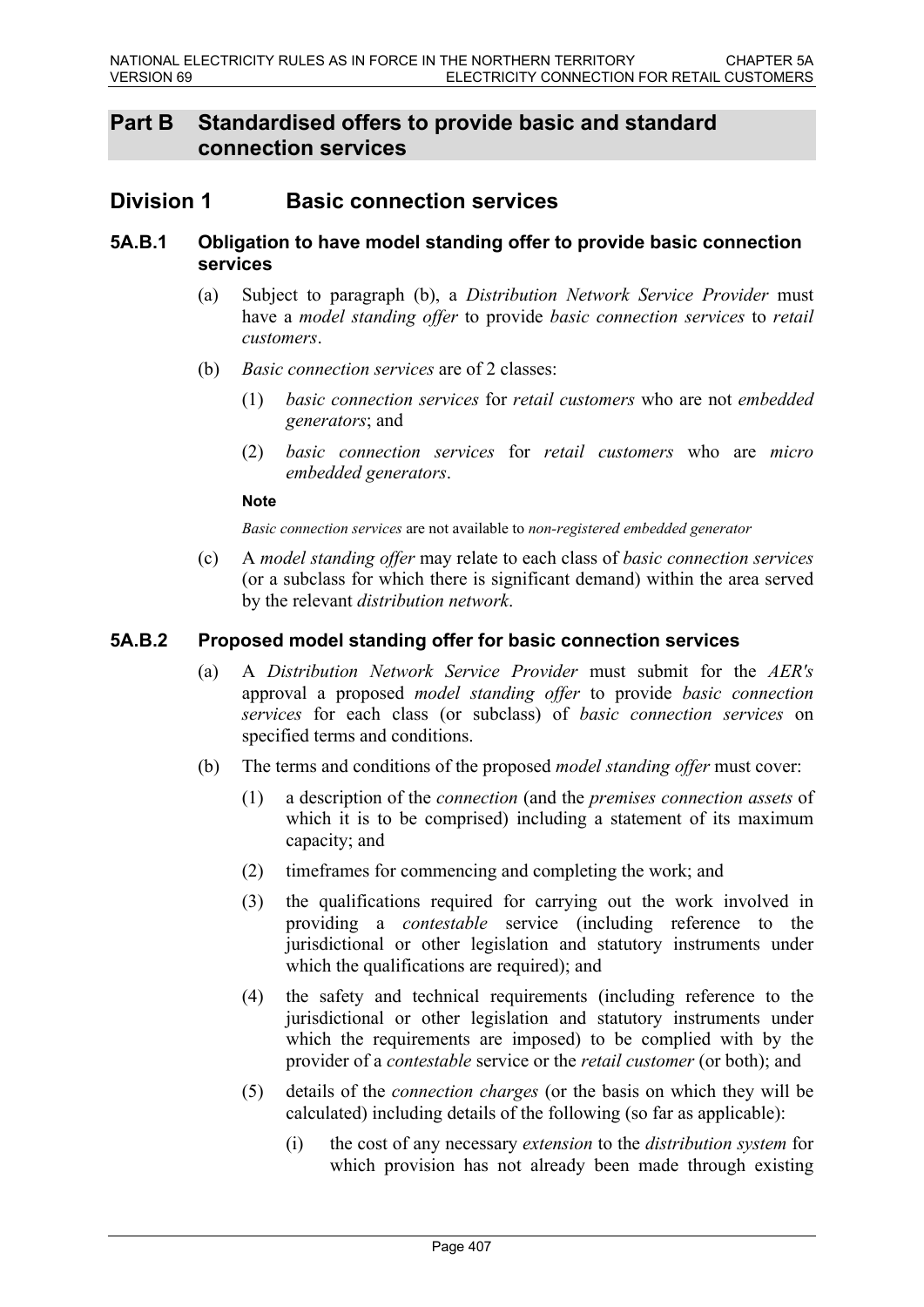*distribution use of system* charges or a tariff applicable to the *connection*;

- (ii) **[Deleted]**
- (iii) the cost of any other relevant *premises connection assets*;
- (iv) the costs of common components of minor variations from the standard specifications;
- (v) any other incidental costs; and
- (6) the manner in which *connection charges* are to be paid by the *retail customer*; and
- (7) if the service is a *basic micro EG connection service*, the particular requirements with regard to the export of electricity into the *distribution system* including:
	- (i) the special requirements for metering and other equipment for the export of electricity; and
	- (ii) the required qualification for installers of relevant equipment (including reference to the jurisdictional or other legislation and statutory instruments under which the qualifications are required); and
	- (iii) the special safety and technical requirements (including reference to the jurisdictional or other legislation and statutory instruments under which they are imposed) to be complied with by the provider of a *contestable* service or the *retail customer*  (or both); and
	- (iv) the *DER generation information* that the *Distribution Network Service Provider* requires.

## **5A.B.3 Approval of terms and conditions of model standing offer to provide basic connection services**

- (a) The *AER* may approve a proposed *model standing offer* to provide *basic connection services* of a particular class (or subclass) on specified terms and conditions if satisfied that:
	- (1) the services are likely to be sought by:
		- (i) a significant number of *retail customers* in the area served by the *distribution network* (excluding *embedded generators*); or
		- (ii) *micro embedded generators*; and
	- (2) the *connection charges* are consistent with the *Distribution Network Service Provider's* distribution determination including the *connection policy*; and
	- (3) the terms and conditions are fair and reasonable; and
	- (4) the terms and conditions comply with applicable requirements of the *energy laws*.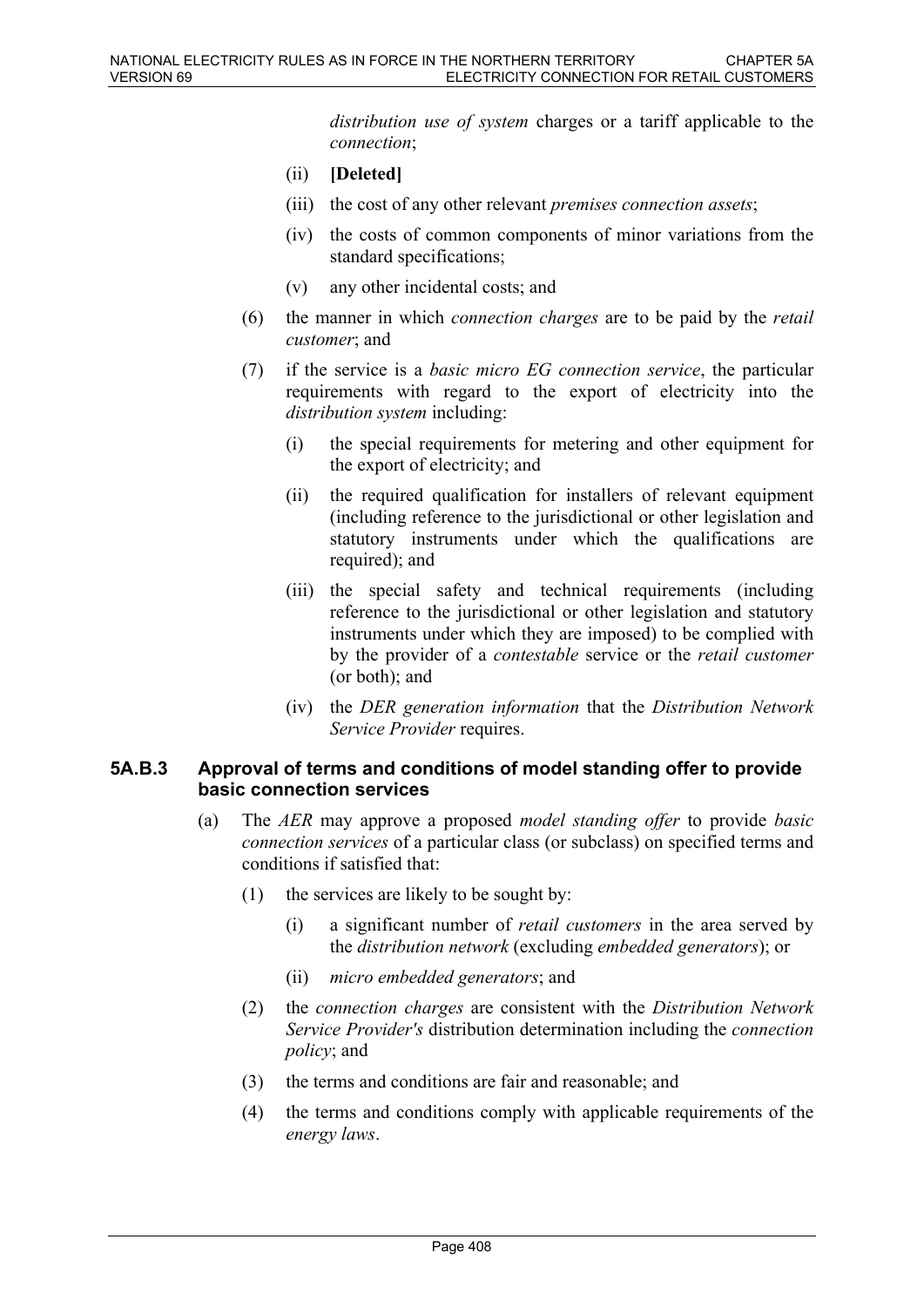- (b) In deciding whether to approve a proposed *model standing offer* to provide *basic connection services* on specified terms and conditions, the *AER* must have regard to:
	- (1) the *national electricity objective*; and
	- (2) the basis on which the *Distribution Network Service Provider* has provided the relevant services in the past; and
	- (3) the geographical characteristics of the area served by the relevant *distribution network*.
- (ba) For the purposes of paragraph (b)(1), the *AER* must regard the reference to "the national electricity system" in the national electricity objective stated in section 7 of the Law as including a reference to one or more, or all, of the local electricity systems, as the case requires.
- (c) If the *AER* does not approve a proposed *model standing offer* to provide *basic connection services* of a particular class on specified terms and conditions:
	- (1) the *AER* must give the *Distribution Network Service Provider* written reasons for its decision; and
	- (2) the *Distribution Network Service Provider* must re-submit the proposed *model standing offer* with appropriate amendments as soon as reasonably practicable.
- (d) The *AER* must deal expeditiously with a proposed *model standing offer* to provide *basic connection services*.

# **Division 2 Standard connection services**

## **5A.B.4 Standard connection services**

- (a) A *Distribution Network Service Provider* may submit for the *AER's* approval a proposed *model standing offer* to provide *standard connection services* on specified terms and conditions.
- (b) Different sets of terms and conditions may be submitted under this *rule* for different classes of *connection services* or different classes of *retail customer*.
- (c) The terms and conditions must cover:
	- (1) a description of the *connection* (and the *premises connection assets* of which it is to be comprised) including a statement of its maximum capacity; and
	- (1a) the *DER generation information* that the *Distribution Network Service Provider* requires; and
	- (2) timeframes for commencing and completing the work; and
	- (3) the qualifications required for carrying out the work involved in providing a *contestable* service (including reference to the jurisdictional or other legislation and statutory instruments under which the qualifications are required); and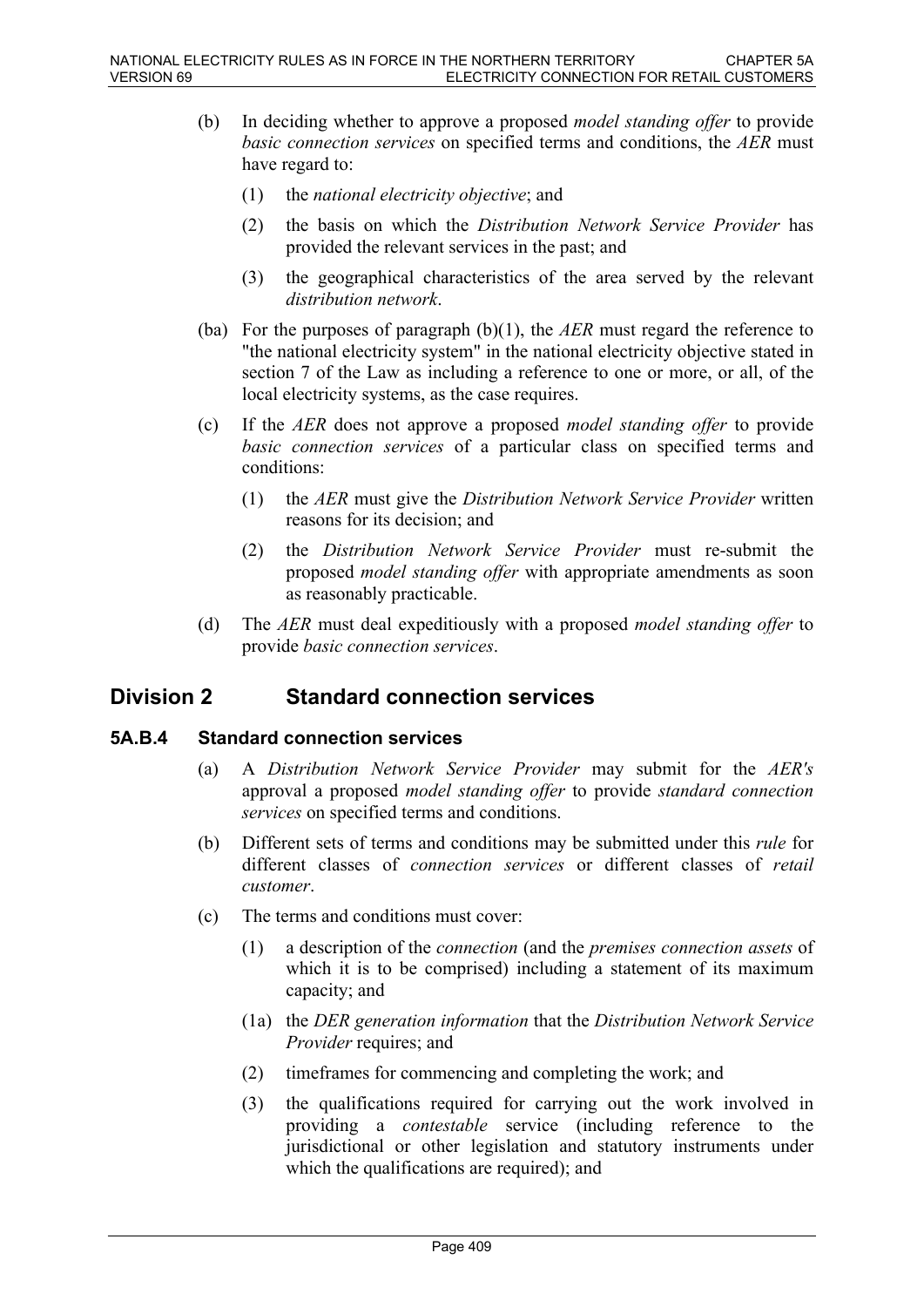- (4) the safety and technical requirements (including reference to the jurisdictional or other legislation and statutory instruments under which the requirements are imposed) to be complied with by the provider of a *contestable* service or the *retail customer* (or both); and
- (5) details of the *connection charges* (or the basis on which they will be calculated) including details of the following (so far as applicable):
	- (i) the cost of *premises connection assets* to which the *connection charges* relate;
	- (ii) the cost of any necessary *augmentation* of the *distribution system* for which provision has not already been made through existing *distribution use of system* charges or a tariff applicable to the *connection*;
	- (iii) the costs of common components of minor variations from the standard specifications;
	- (iv) any other incidental costs; and
- (6) the manner in which *connection charges* are to be paid by the *retail customer*.

## **5A.B.5 Approval of model standing offer to provide standard connection services**

- (a) The *AER* may approve a proposed *model standing offer* to provide a particular class of *standard connection services* on specified terms and conditions if satisfied that:
	- (1) the terms and conditions are fair and reasonable; and
	- (2) the *connection charges* are consistent with the *Distribution Network Service Provider's* distribution determination including the *connection policy*; and
	- (3) the terms and conditions comply with applicable requirements of the *energy laws*.
- (b) In deciding whether to approve the proposed *model standing offer*, the *AER* must have regard to the *national electricity objective*.
- (ba) For the purposes of paragraph (b)(1), the *AER* must regard the reference to "the national electricity system" in the national electricity objective stated in section 7 of the Law as including a reference to one or more, or all, of the local electricity systems, as the case requires.
- (c) If the *AER* does not approve a proposed *model standing offer* to provide *standard connection services*:
	- (1) the *AER* must give the *Distribution Network Service Provider* written reasons for its decision; and
	- (2) the *Distribution Network Service Provider* may re-submit the proposed *model standing offer* with appropriate amendments.
- (d) The *AER* must deal expeditiously with a proposed *model standing offer* to provide *standard connection services*.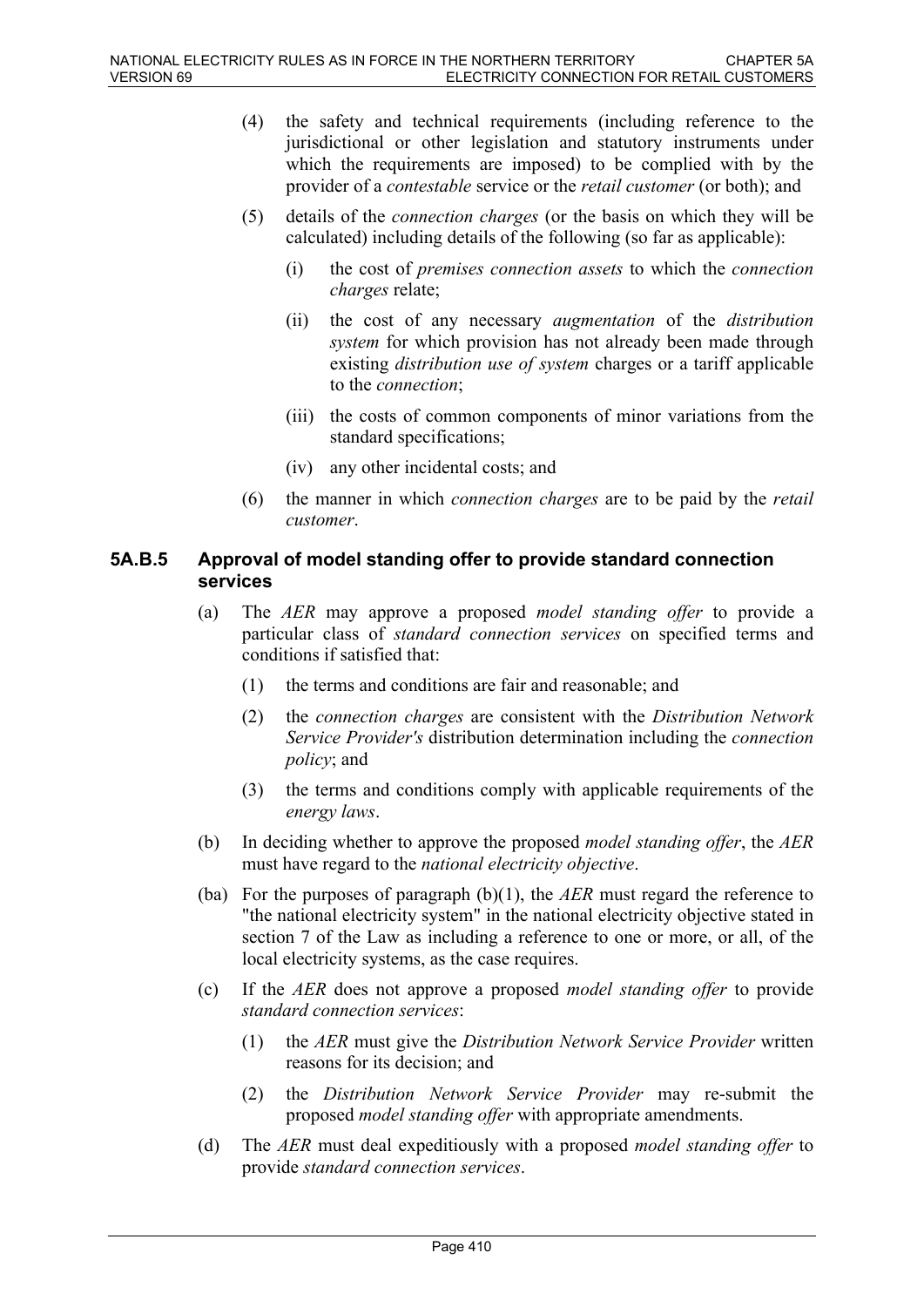# **Division 3 Miscellaneous**

# **5A.B.6 Amendment etc of model standing offer**

- (a) A *Distribution Network Service Provider* may submit, for the *AER's* approval, a proposal:
	- (1) for the amendment or substitution of a *model standing offer* to provide *basic connection services*; or
	- (2) for the amendment, substitution or revocation of a *model standing offer* to provide *standard connection services*.
- (b) In deciding whether to approve a proposal submitted for its approval under this clause, the *AER* must, so far as relevant, apply the same principles and have regard to the same matters as are relevant to the approval of a proposed *model standing offer* to provide *basic connection services* or *standard connection services*.
- (c) The amendment, substitution or revocation of a *model standing offer* takes effect on the date of the *AER's* approval or a later date fixed by the *AER* in its approval.
- (d) If the *AER* does not approve a proposal submitted under paragraph (a):
	- (1) the *AER* must give the *Distribution Network Service Provider* written reasons for its decision; and
	- (2) the *Distribution Network Service Provider* may re-submit the proposal with appropriate amendments.
- (e) The amendment, substitution or revocation of a *model standing offer* does not affect the validity or effect of:
	- (1) a *connection offer* made before the amendment, substitution or revocation takes effect; or
	- (2) a *connection contract* formed on the basis of such an offer.
- (f) The *AER* must deal expeditiously with a proposal for the amendment, substitution or revocation of a *model standing offer*.
- (g) If the *AER*, after making a distribution determination, considers that an existing *model standing offer* to provide *basic connection services* or *standard connection services* may be inconsistent with the *Distribution Network Service Provider's* distribution determination (including the *connection policy*), the *AER* may require the *Distribution Network Service Provider* to submit a proposal under paragraph (a) to bring the *model standing offer* into consistency with the distribution determination.

## **5A.B.7 Publication of model standing offers**

A *Distribution Network Service Provider* must publish, on its website, each of its *model standing offers* to provide *basic connection services* or *standard connection services*.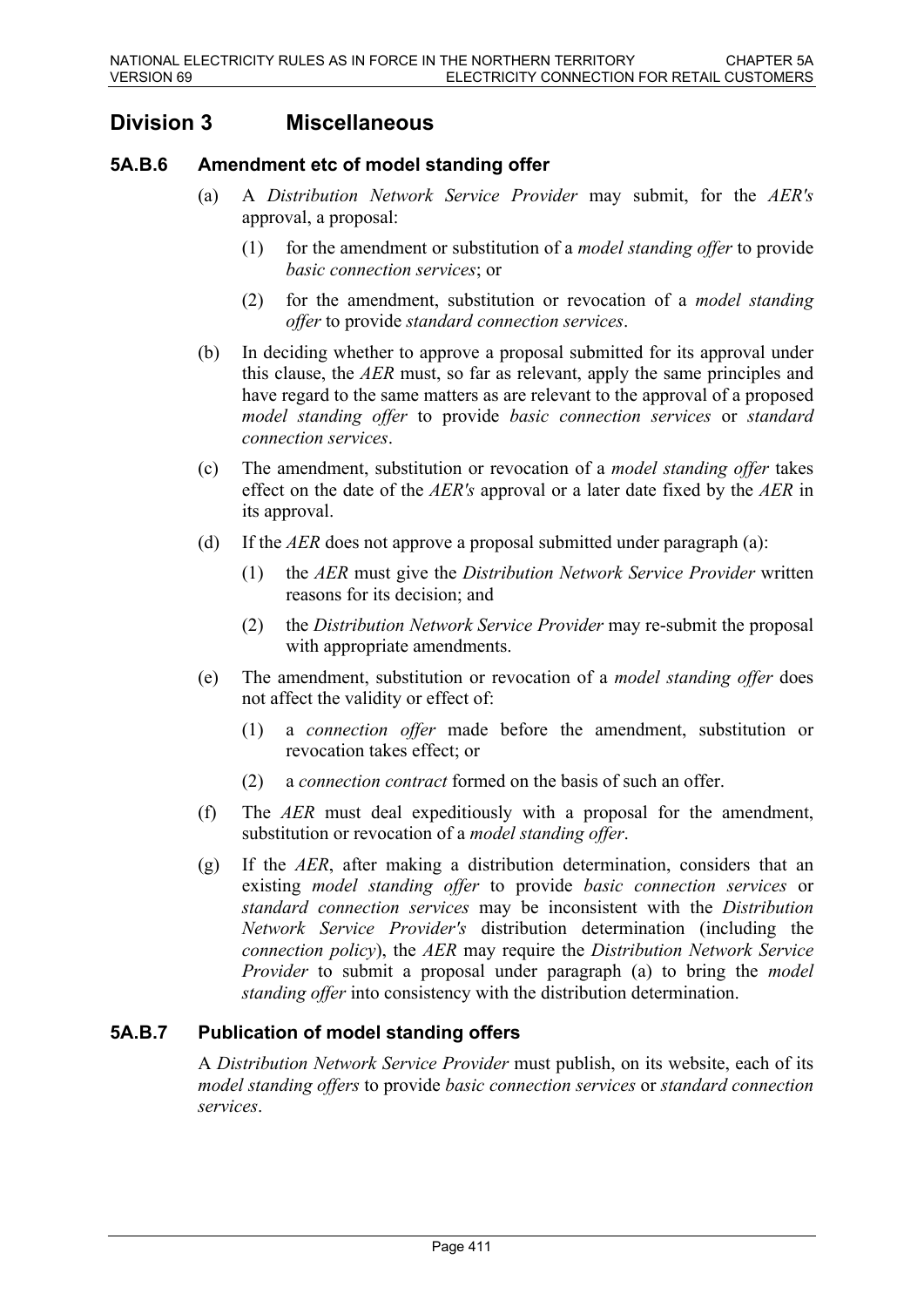# **Part C Negotiated connection**

### **5A.C.1 Negotiation of connection**

#### **Note**

Clause 5A.C.1(c) and (d) has no effect in this jurisdiction until the *National Energy Retail Law* is applied as a law of this jurisdiction (see regulation 5A of the *National Electricity (Northern Territory) (National Uniform Legislation) (Modification) Regulations)*.

- (a) A *connection applicant* and a *Distribution Network Service Provider* may negotiate a *connection contract* (a negotiated *connection contract*):
	- (1) where the *connection service* sought by the *connection applicant* is neither a *basic connection service* nor a *standard connection service*; or
	- (2) where the *connection service* sought by the *connection applicant* is a *basic connection service* or a *standard connection service* but the *connection applicant* elects to negotiate the terms and conditions on which the *connection service* is to be provided.
- (b) The negotiations may, if the *connection applicant* elects, extend to *supply services* available from the *Distribution Network Service Provider*.
- (c) This Part sets out the requirements for negotiation referred to in the *NERL*.
- (d) When reading this Part in the context of the *NERL*:
	- (1) a reference to a *connection applicant* in this Part corresponds to a reference to a *customer* in the *NERL*; and
	- (2) a reference to a *Distribution Network Service Provider* in this Part corresponds to a reference to a distributor in the *NERL*; and
	- (3) this Part will be read subject to any further adaptations and modifications necessary to give effect to the intendment of the *NERL*.
- (e) If, but for this paragraph, a contract negotiable under this Part, or parts or aspects of such a contract, would also be negotiable under Chapter 6, this Part applies to the exclusion of the relevant provisions of Chapter 6.

## **5A.C.2 Process of negotiation**

A *Distribution Network Service Provider* and a *connection applicant* for a negotiated *connection contract* must negotiate in accordance with the negotiation framework set out in clause 5A.C.3.

### **5A.C.3 Negotiation framework**

- (a) The following rules (collectively described as the **negotiation framework**) govern negotiations between a *Distribution Network Service Provider* and a *connection applicant*:
	- (1) each party must negotiate in good faith.
	- (1a) the *connection applicant* must, at the request of the *Distribution Network Service Provider*, provide the *Distribution Network Service Provider* with *DER generation information*.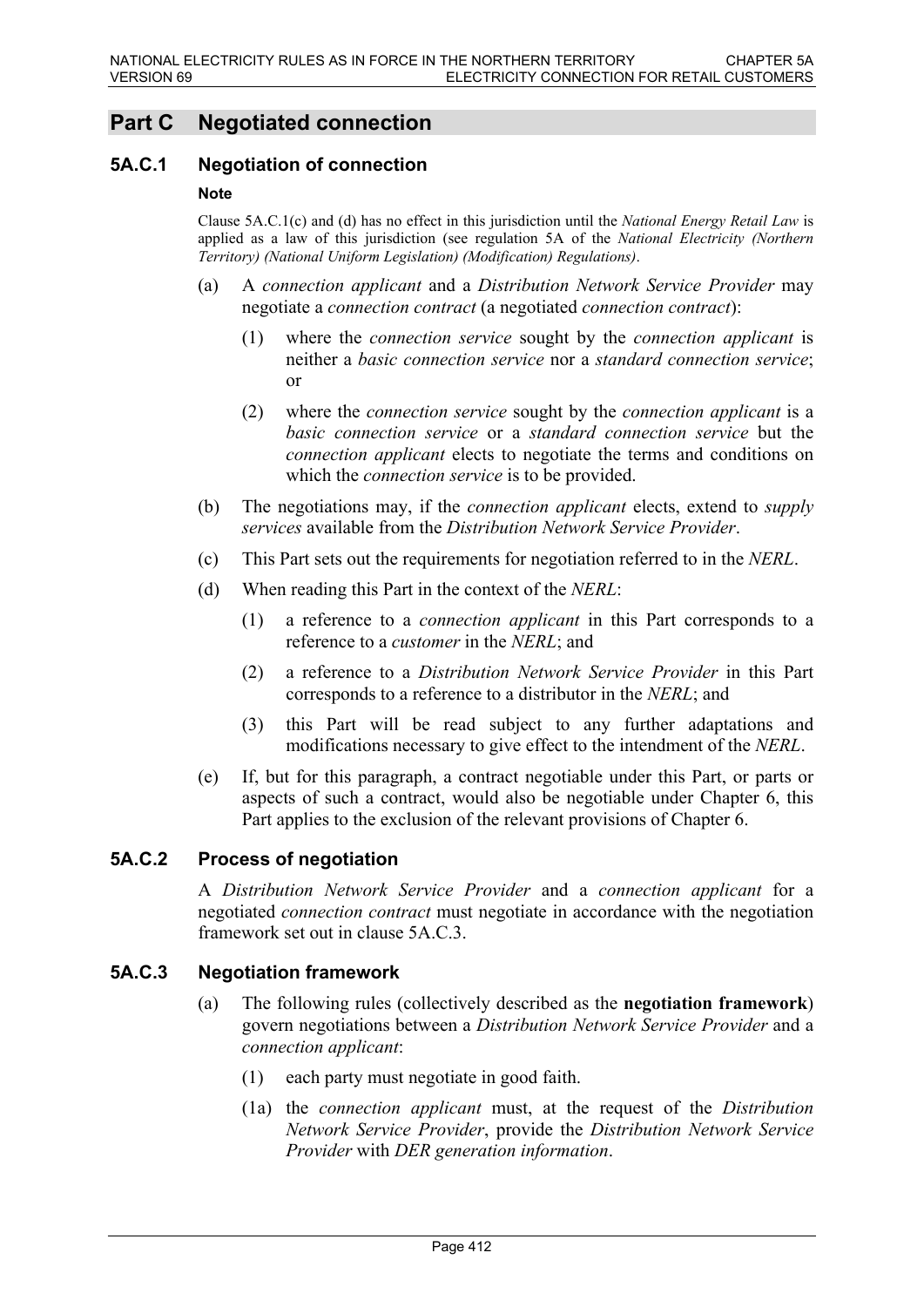(2) the *connection applicant* must, at the request of the *Distribution Network Service Provider*, provide the *Distribution Network Service Provider* with information it reasonably requires in order to negotiate on an informed basis.

#### **Note**

The information might (for example) include estimates of average and *maximum demand* for electricity to be *supplied* through the *connection*.

- (3) the *Distribution Network Service Provider* must provide the *connection applicant* with information the *connection applicant* reasonably requires in order to negotiate on an informed basis including:
	- (i) an estimate of the amount to be charged by the *Distribution Network Service Provider* for assessment of the application and the making of a *connection offer* for a negotiated *connection contract*; and
	- (ii) an estimate of *connection charges*; and
	- (iii) a statement of the basis on which *connection charges* are calculated; and
	- (iv) if the *connection applicant* has elected to extend the negotiations to *supply services*— an estimate of any applicable charges for *supply services* and a statement of the basis of their calculation.

#### **Note**

The *Distribution Network Service Provider* might, according to the circumstances of a particular case, need to provide further information to ensure the *connection applicant* is properly informed – for example, information about:

- technical and safety requirements;
- the types of *connection* that are technically feasible;
- *network* capacity at the proposed *connection point*;
- possible strategies to reduce the cost of the *connection*.
- (4) the *Distribution Network Service Provider* may consult with other users of the *distribution network* who may be adversely affected by the proposed *new connection* or *connection alteration*.
- (5) in assessing the application, the *Distribution Network Service Provider* must determine:
	- (i) the technical requirements for the proposed *new connection* or *connection alteration*; and
	- (ii) the extent and costs of any necessary *augmentation* of the *distribution system*; and
	- (iii) any consequent change in charges for *distribution use of system* services; and
	- (iv) any possible material effect of the proposed *new connection* or *connection alteration* on the *network power transfer capability* of the *distribution network* to which the *new connection* or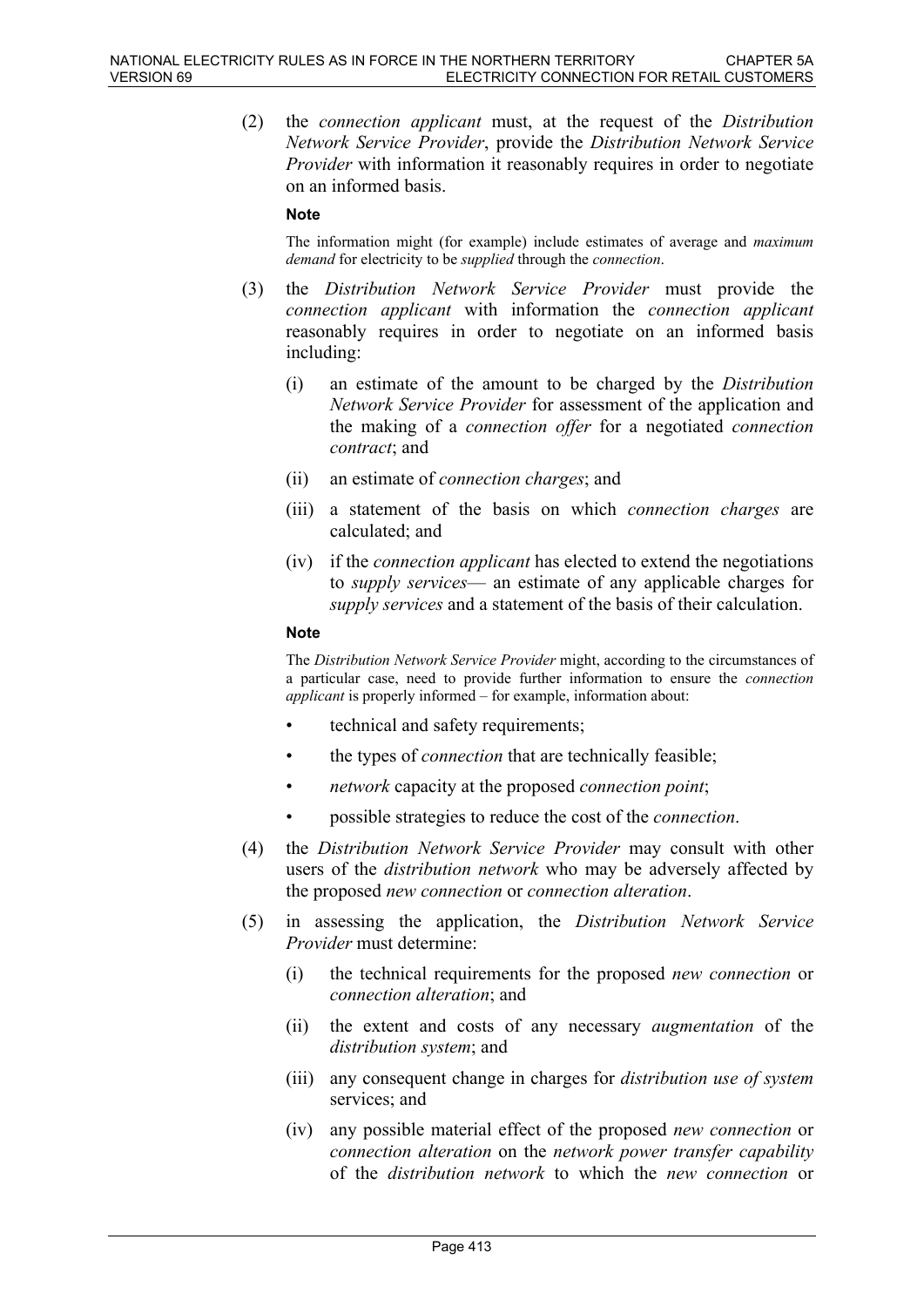*connection alteration* is proposed to be made and any other *distribution network* that might be affected by the proposed *new connection* or *connection alteration*.

(6) the *Distribution Network Service Provider* must make reasonable endeavours to make a *connection offer* that complies with the *connection applicant's* reasonable requirements.

#### **Example**

Reasonable requirements as to the location of the proposed *connection point* or the level and standard of the *distribution network's power transfer capability*.

- (7) the *Distribution Network Service Provider* must comply with its *connection policy*.
- (b) The following supplementary rules apply:
	- (1) if a *Distribution Network Service Provider* requires information from a *connection applicant* in addition to the information provided in the application, a request for the additional information under paragraphs (a)(1a) or (a)(2) must (if practicable) be made within 20 *business days* after the *Distribution Network Service Provider* receives the relevant application;
	- (2) the *Distribution Network Service Provider* must provide the information required under paragraph (a)(3) as soon as practicable after the *Distribution Network Service Provider* receives the *connection applicant's* application or, if the *Distribution Network Service Provider* requests additional information under paragraph (a)(2), as soon as practicable after the *Distribution Network Service Provider* receives the relevant information.
- (c) Each party to the negotiations must maintain the confidentiality of *confidential information* disclosed by the other party in the course of the negotiations unless disclosure of the information is authorised:
	- (1) by the party to whom the duty of confidentiality is owed; or
	- (2) under:
		- (i) the Law or the Rules; or
		- (ii) any other law.

## **5A.C.4 Fee to cover cost of negotiation**

- (a) A *Distribution Network Service Provider* may charge a *connection applicant* for a negotiated *connection contract* a reasonable fee to cover expenses directly and reasonably incurred by the *Distribution Network Service Provider* in assessing the applicant's application and making a *connection offer*.
- (b) A fee charged under paragraph (a) is recoverable as a debt (whether or not the *connection applicant* accepts the *connection offer*).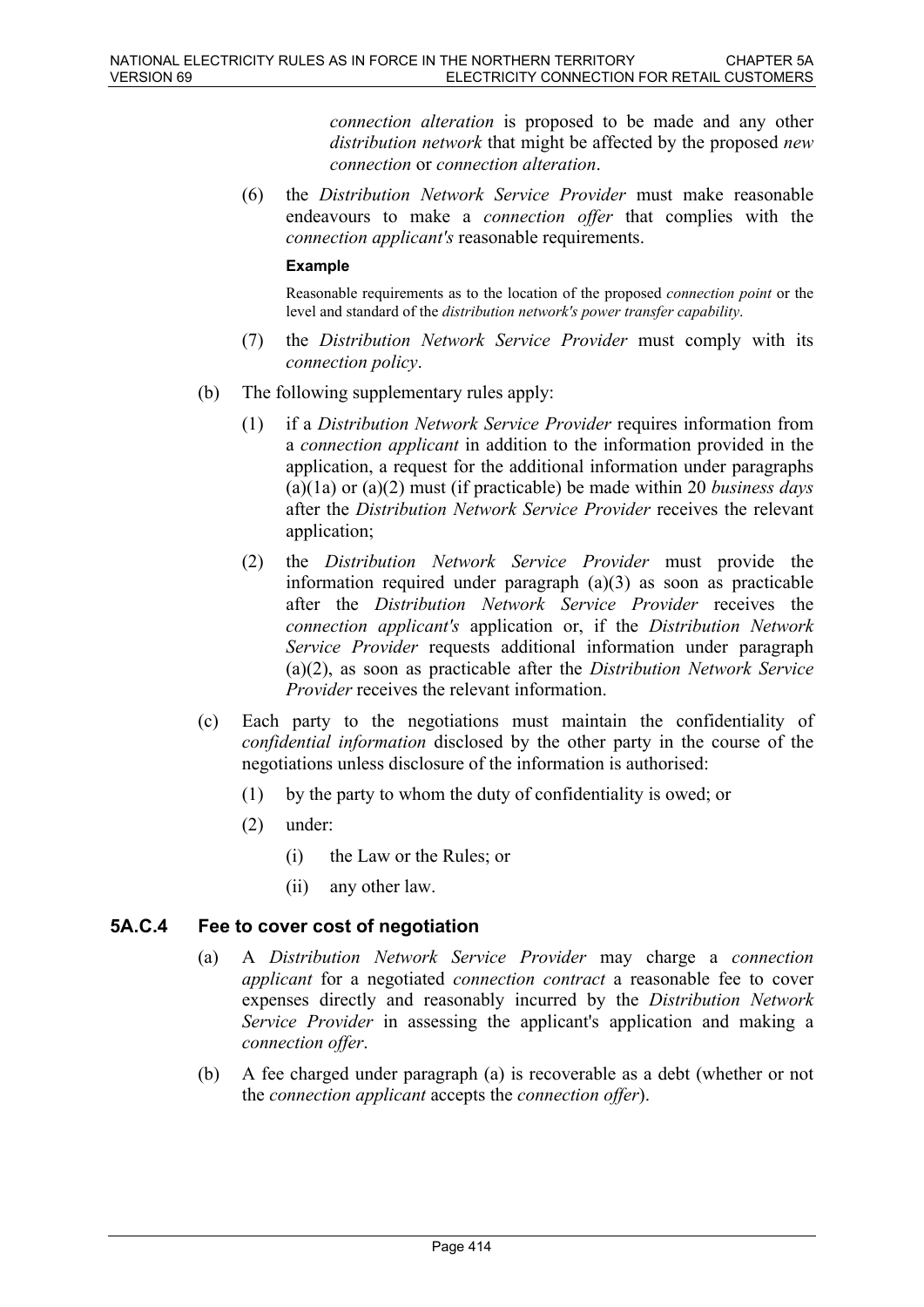# **Part D Application for connection service**

# **Division 1 Information**

# **5A.D.1 Publication of information**

- (a) A *Distribution Network Service Provider* must publish on its website the following:
	- (1) an application form for a *new connection* or a *connection alteration*; and
	- (2) a description of how an application for a *new connection* or a *connection alteration* is to be made (including a statement of the information required for the application); and
	- (3) a description of the *Distribution Network Service Provider's basic connection services* and *standard connection services* and the classes (or subclasses) of *retail customer* to which they apply. If the *Distribution Network Service Provider* does not provide *standard connection services* for all or some non-registered embedded generators, a clear statement to this effect must also be included in the description; and
	- (4) an explanation of the *connection applicant's* right to negotiate with the *Distribution Network Service Provider* for a negotiated *connection contract* and a description of the negotiation process; and
	- (5) the requirements for an expedited *connection*; and
	- (6) the basis for calculation of *connection charges*; and
	- (7) information set out in clauses  $5.3A.3(b)(1)(vii)$  and  $5.3A.3(b)(2)-(7)$ as such information relates to the *connection* of *embedded generating units* by a *non-registered embedded generator*.
- (b) To the extent a *Distribution Network Service Provider* has provided the information required under paragraph (a)(7) by including that information in its *information pack published* under clause 5.3A.3(a)(3), it will be taken to have complied with paragraph (a)(7).

## **5A.D.1A Register of completed embedded generation projects**

(a) For the purposes of this clause 5A.D.1A:

**completed non-registered embedded generation projects** means all *embedded generating units*, operated or controlled by a non-registered embedded generator that are *connected* to the *Distribution Network Service Provider's network* and that are below the relevant materiality threshold.

**DAPR date** has the same meaning as in clause 5.13.2.

**relevant materiality threshold** has the same meaning as in clause 5.1.3.

(b) In relation to completed non-registered embedded generation projects, a *Distribution Network Service Provider* must establish and *publish*, on its website, a register of the *plant*, including but not limited to: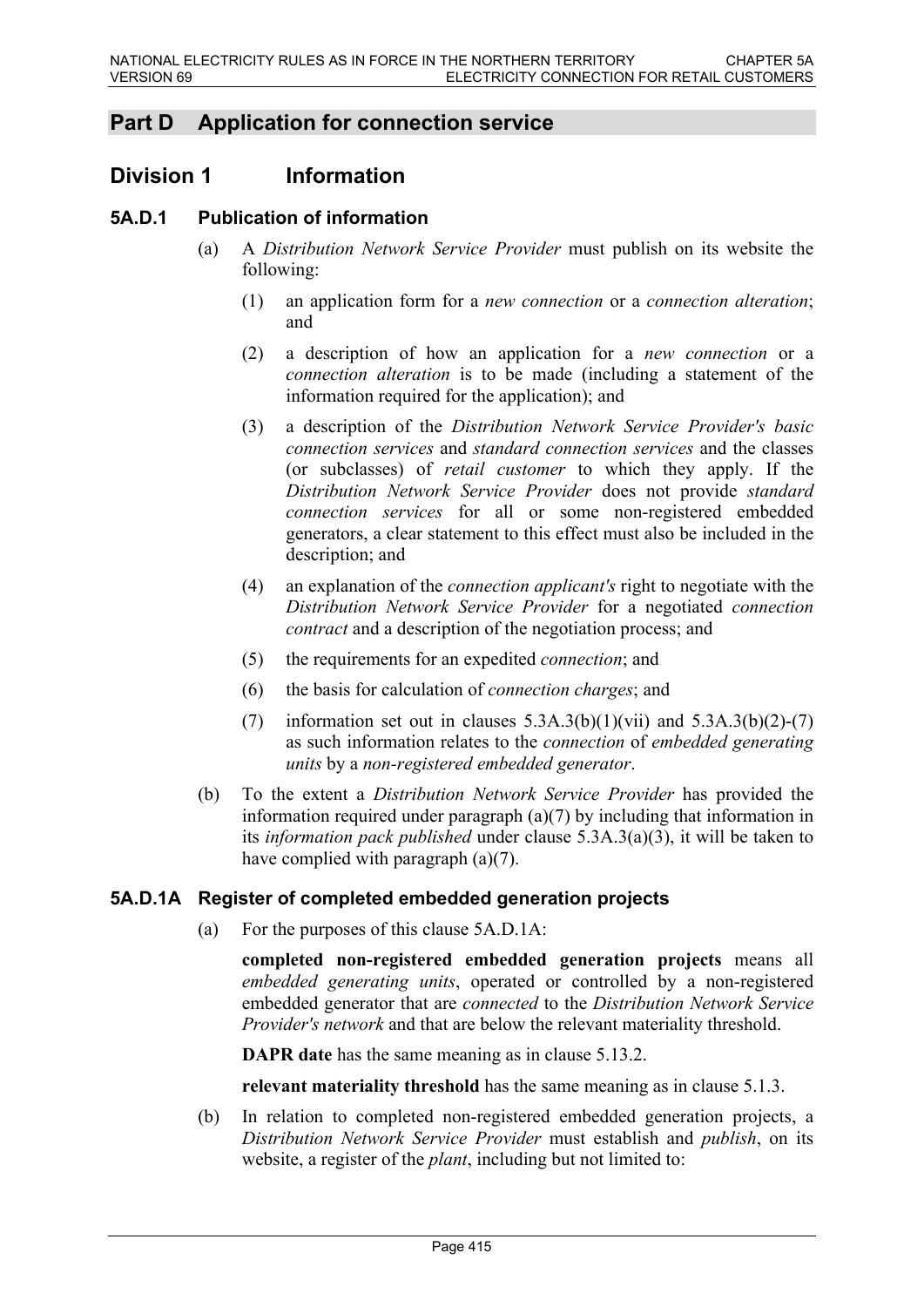- (1) technology of *generating unit* (e.g. *synchronous generating unit*, induction generator, photovoltaic array, etc) and its make and model;
- (2) maximum power *generation* capacity of all *embedded generating units* comprised in the relevant *generating system*;
- (3) contribution to fault levels;
- (4) the size and rating of the relevant *transformer*;
- (5) a single line diagram of the *connection* arrangement;
- (6) *protection systems* and communication systems;
- (7) *voltage* control, *power factor* control and/or *reactive power capability* (where relevant); and
- (8) details specific to the location of a *facility connected* to the *network* that are relevant to any of the details in subparagraphs (1)-(7).
- (c) The *Distribution Network Service Provider* must not *publish confidential information* as part of, or in connection with, the register, unless disclosure of the information is authorised:
	- (1) by the party to whom the duty of confidentiality is owed; or
	- (2) under:
		- (i) the *NEL* or the *Rules*; or
		- (ii) any other law.
- (d) The *Distribution Network Service Provider* must:
	- (1) by the *DAPR date* each year, include in the register the details contained in paragraph (b) for all completed non-registered embedded generation projects since the date the register referred to in paragraph (b) is established; and
	- (2) in the fifth year after the establishment of the register, and in each year thereafter, update the register by the *DAPR date* with details of all completed non-registered embedded generation projects in the 5 year period preceding the *DAPR date*.
- (e) To the extent a *Distribution Network Service Provider* includes the information required under paragraphs (b) and (d) in its register established under rule 5.18B, it will be taken to have complied with paragraphs (b) and (d).

# **Division 2 Preliminary enquiry**

## **5A.D.2 Preliminary enquiry**

- (a) A *Distribution Network Service Provider* must, within 5 *business days* after receiving an *enquiry* about a *connection service* (or some other period agreed between the *Distribution Network Service Provider* and the enquirer), provide the enquirer with the information required to make an informed application.
- (b) The information must include: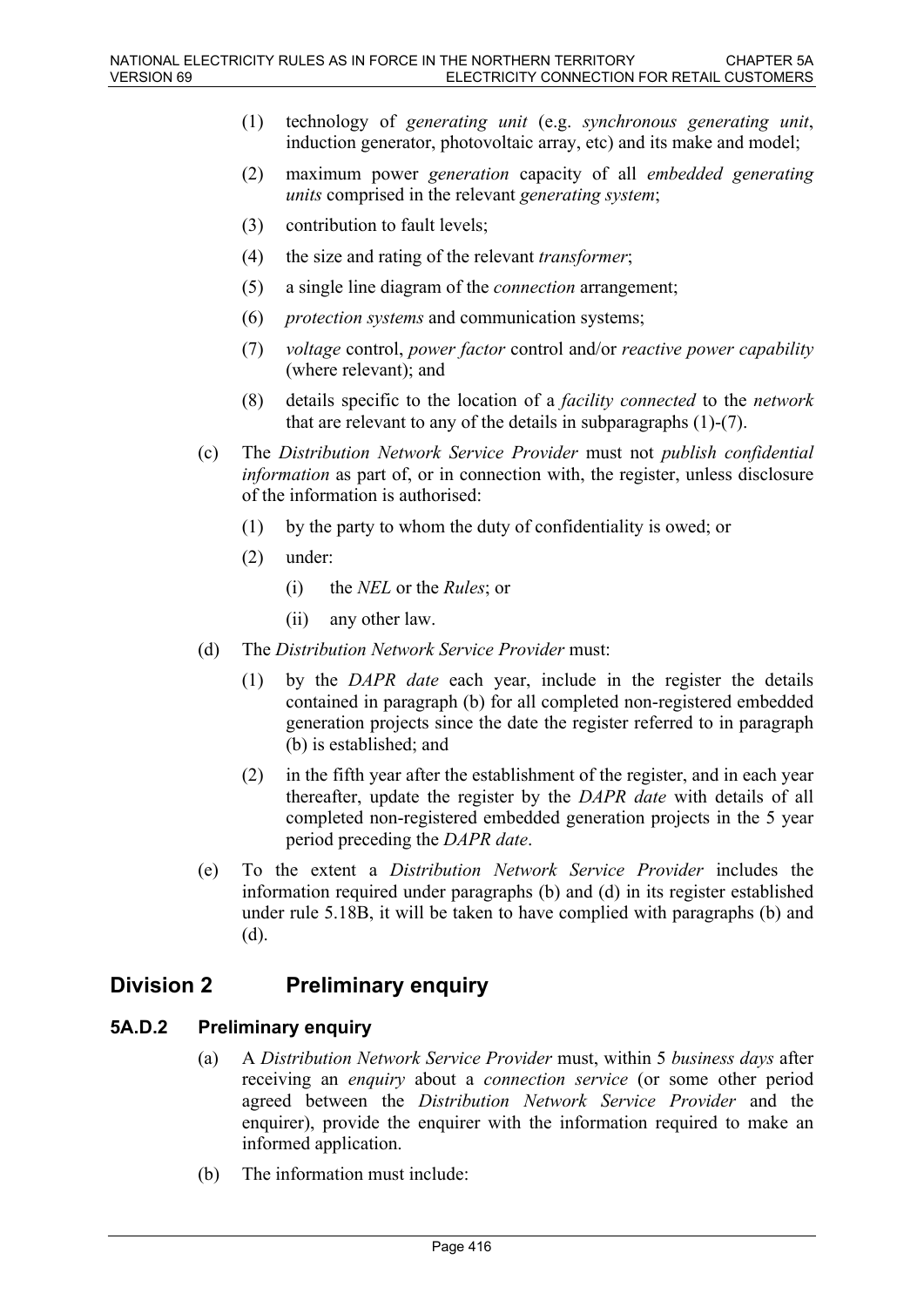- (1) a description of the *Distribution Network Service Provider's* basic and *standard connection services* and the terms and conditions of the *model standing offers* to provide such services (including possible costs); and
- (2) a description of the process, including a statement of the information required, for submission of a *connection application* including an application for an expedited *connection*; and
- (3) a statement of possible site inspection charges; and
- (4) a statement of a *connection applicant's* right to negotiate the terms of a *connection contract* and a description of the relevant process (including the types of possible costs and expenses); and
- (5) an indication of whether any aspects of the proposed *connection* are likely to be *contestable*; and
- (6) any additional information reasonably required by the enquirer.
- (c) A *Distribution Network Service Provider* that publishes any of the above information on its website complies with its obligation to disclose information under this clause if it refers the enquirer to the relevant part of the website.

Exception:

If the enquirer asks for a written reply to the *enquiry* or asks for specific advice about the enquirer's particular situation, the *Distribution Network Service Provider* must reply to the *enquiry* as soon as reasonably practicable and in writing if requested.

- (d) If an *enquiry* is made to a *Distribution Network Service Provider* about a *connection* within the area of another *Distribution Network Service Provider*, the *Distribution Network Service Provider*:
	- (1) must inform the enquirer of the identity, and contact details, of the responsible *Distribution Network Service Provider*; and
	- (2) on doing so, is released from further obligations in relation to the *enquiry*.

# **Division 3 Applications**

## **5A.D.3 Application process**

- (a) An application for a *connection service* must be in the appropriate form determined by the *Distribution Network Service Provider*.
- (b) An application for a *connection service* may be made by:
	- (1) a *retail customer* for whom the *connection service* is sought; or
	- (2) a *retailer* or other person acting on behalf of a *retail customer*; or
	- (3) a *real estate developer* who seeks *connection services* for premises comprised in a *real estate development*.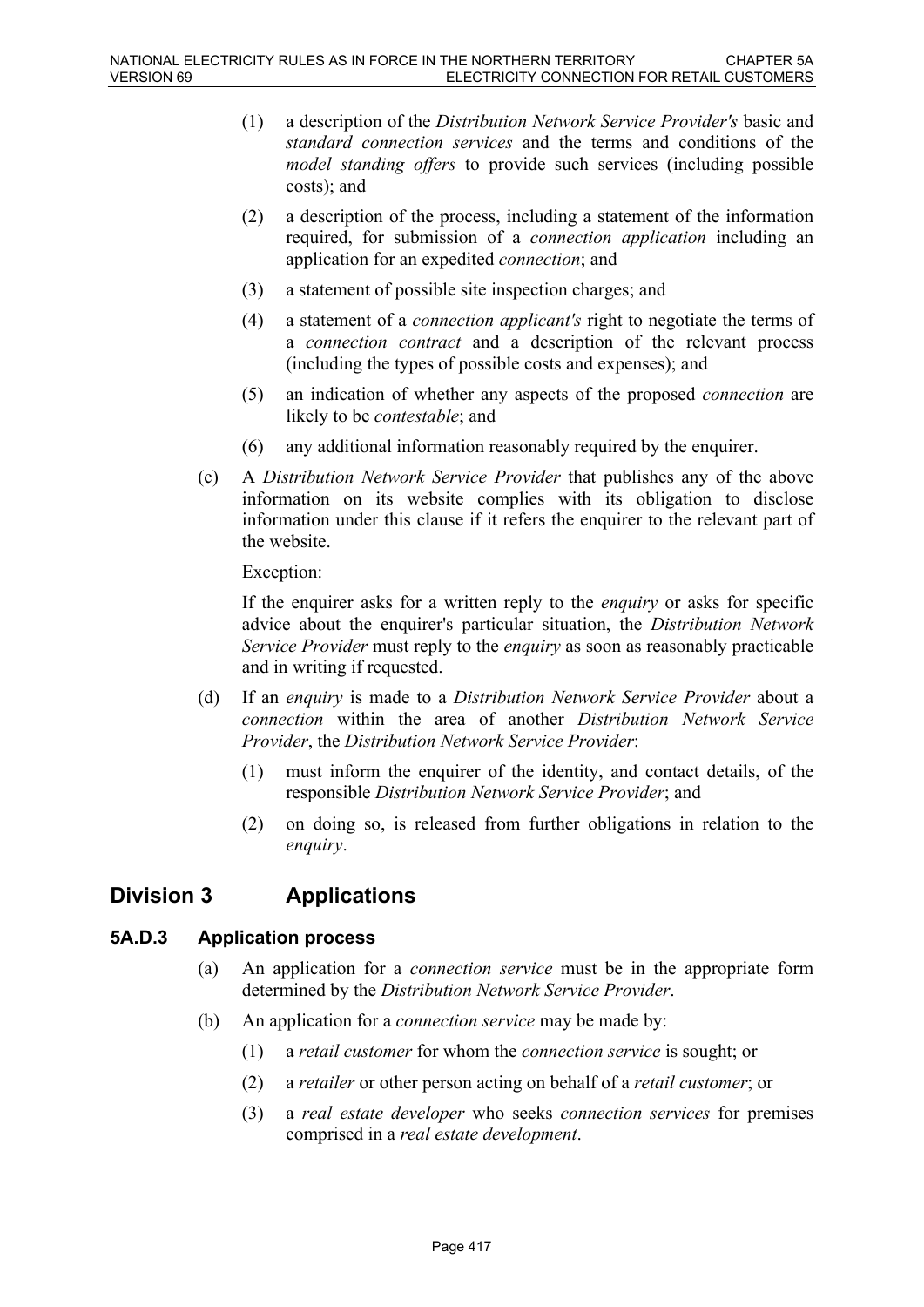- (c) If an application for a *connection service* has been made in error to the wrong *Distribution Network Service Provider*, that *Distribution Network Service Provider*:
	- (1) must inform the *connection applicant* of the identity, and contact details, of the responsible *Distribution Network Service Provider*; and
	- (2) on doing so, is released from further obligations in relation to the application.
- (d) If an application is incomplete in a *material* respect, the *Distribution Network Service Provider* must advise the applicant of the deficiency and may require the *connection applicant* to complete the application and resubmit it.
- (e) If the *Distribution Network Service Provider* reasonably requires additional information to assess the application, it may require the *connection applicant* to provide the necessary information.
- (f) The *Distribution Network Service Provider* must, within 10 *business days* after receipt of a complete application for a *connection service* or if the *connection applicant* is required to provide additional information under paragraph (e), within 10 *business days* after receipt of the information (or some other period agreed between the *Distribution Network Service Provider* and the *connection applicant*):
	- (1) subject to any statements made on its website under clause 5A.D.1(a)(3), advise the *connection applicant* whether the proposed *connection service* is a *basic connection service*, a *standard connection service* or neither; and
	- $(2)$  if:
		- (i) the *connection service* is neither a *basic connection service* nor a *standard connection service*; or
		- (ii) the *connection applicant* elects to have a negotiated *connection contract* even though the proposed *connection service* is a basic or *standard connection service*,

advise the *connection applicant* of the negotiated *connection* process and of possible costs and expenses related to the negotiations.

(g) A single application may relate to multiple *connection services* of the same or different kinds.

# **5A.D.4 Site inspection**

If a *Distribution Network Service Provider* reasonably needs to make a site inspection in order to determine the nature of a *connection service* sought by a *connection applicant*, the *Distribution Network Service Provider* may charge its reasonable expenses to the *connection applicant* and recover those expenses as a debt.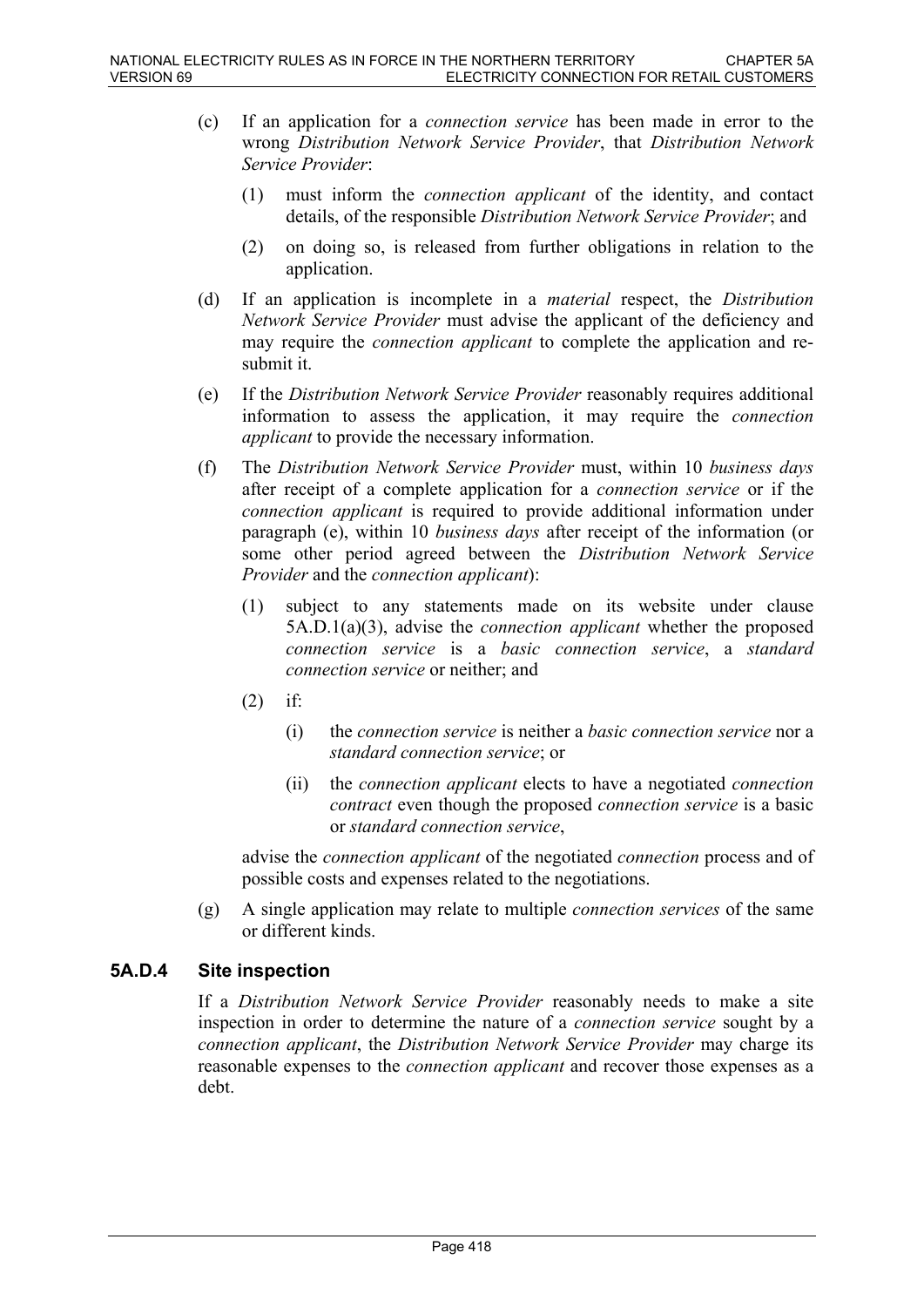# **Part E Connection charges**

### **5A.E.1 Connection charge principles**

- (a) This clause states the *connection charge principles*.
- (b) A *retail customer* (other than a*non-registered embedded generator*or a *real estate developer*) who applies for a *connection service* for which an *augmentation* is required cannot be required to make a capital contribution towards the cost of the *augmentation* (insofar as it involves more than an *extension*) if:
	- (1) the application is for a *basic connection service*; or
	- (2) a relevant threshold set in the *Distribution Network Service Provider's connection policy* is not exceeded.

#### **Note**

In general, the intention is to exclude deep system *augmentation* charges for *retail customers*.

- (c) Subject to paragraph (b), in determining *connection charges* in accordance with its *connection policy*, a *Distribution Network Service Provider* must apply the following principles:
	- (1) if an *extension* to the *distribution network* is necessary in order to provide a *connection service*, *connection charges* for the service may include a reasonable capital contribution towards the cost of the *extension* necessary to provide the service;
	- (2) if *augmentation* of *premises connection assets* at the *retail customer'*s *connection* point is necessary in order to provide a *connection service*, *connection charges* for the service may include a reasonable capital contribution towards the cost of the *augmentation* of *premises connection assets* at the *connection point* necessary to provide the service;
	- (3) if *augmentation* of the *distribution system* is necessary in order to provide a *standard connection service*, *connection charges* for the service may include a reasonable capital contribution towards the cost of the *augmentation* necessary to provide the service;
	- (4) if *augmentation* of the *distribution system* is necessary in order to provide a *connection service* under a negotiated *connection contract*, *connection charges* for the service may, subject to any agreement to the contrary, include a reasonable capital contribution towards the cost of *augmentation* of the *distribution system* to the extent necessary to provide the service and to any further extent that a prudent service provider would consider necessary to provide efficiently for forecast *load* growth;
	- (5) despite subparagraphs (1) to (4) if *augmentation* of the *distribution system* is necessary in order to provide, on the application of a *real estate developer*, *connection services* for premises comprised in a *real estate development*, *connection charges* for the services may, subject to any agreement to the contrary, include a reasonable capital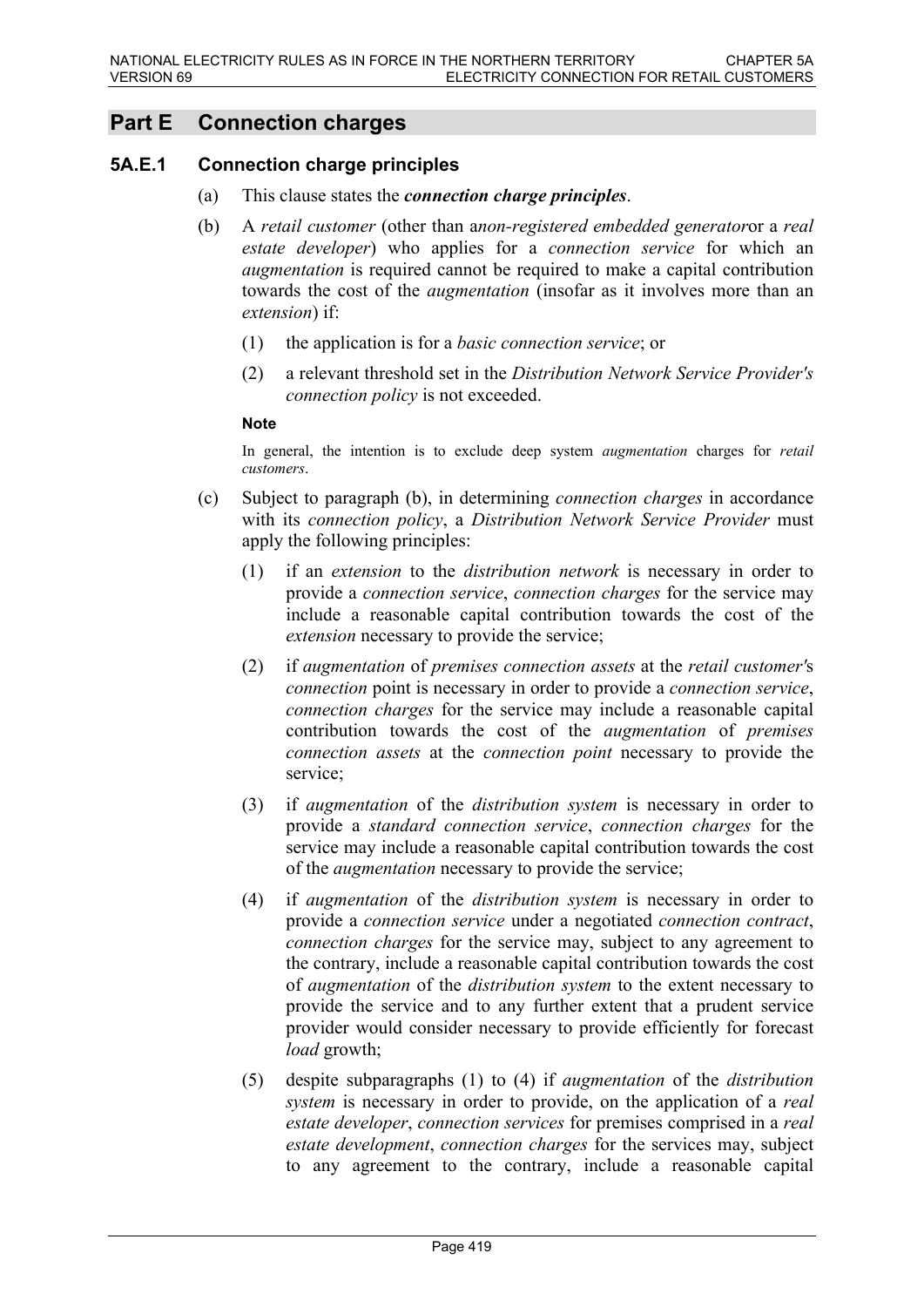contribution towards the cost of *augmentation* of the *distribution system* to the extent necessary to provide the services and to any further extent that a prudent service provider would consider necessary to provide efficiently for forecast *load* growth;

- (6) however, a capital contribution may only be required in the circumstances described in subparagraphs (1) to (5) if provision for the costs has not already been made through existing *distribution use of system* charges or a tariff applicable to the *connection*.
- $(d)$  If:
	- (1) a *connection asset* ceases, within 7 years after its construction or installation, to be dedicated to the exclusive use of the *retail customer*  occupying particular premises; and
	- (2) the *retail customer* is entitled, in accordance with the *connection charge guidelines*, to a refund of *connection charges*,

the *Distribution Network Service Provider* must make the refund, and may recover the amount of the refund, by way of a *connection charge*, from the new users of the asset.

- (e) For the purposes of paragraph (d), a person is taken to be a new user of a *connection asset* if the asset comes to be used to provide a *connection* to that person's premises
- (f) For the purposes of this clause capital contribution includes a prepayment or financial guarantee.

# **5A.E.2 Itemised statement of connection charges**

A *connection offer* must be accompanied by a schedule containing an itemised statement of *connection* costs including (so far as relevant) the following:

- (a) applicable *connection charges*;
- (b) cost of *network extension*;
- (c) details of upstream *augmentation* required to provide the *connection service* and associated cost;
- (d) any other incidental costs and the basis of their calculation including, if relevant, costs of minor deviation from the standard specification for a *basic connection service* or a *standard connection service* (as the case may require).

## **5A.E.3 Connection charge guidelines**

- (a) The *AER* must develop and *publish* guidelines (*connection charge guidelines*) for the development of *connection policies* by *Distribution Network Service Providers*.
- (b) The purpose of the guidelines is to ensure that *connection charges*:
	- (1) are reasonable, taking into account the efficient costs of providing the *connection services* arising from the *new connection* or *connection alteration* and the revenue a prudent operator in the circumstances of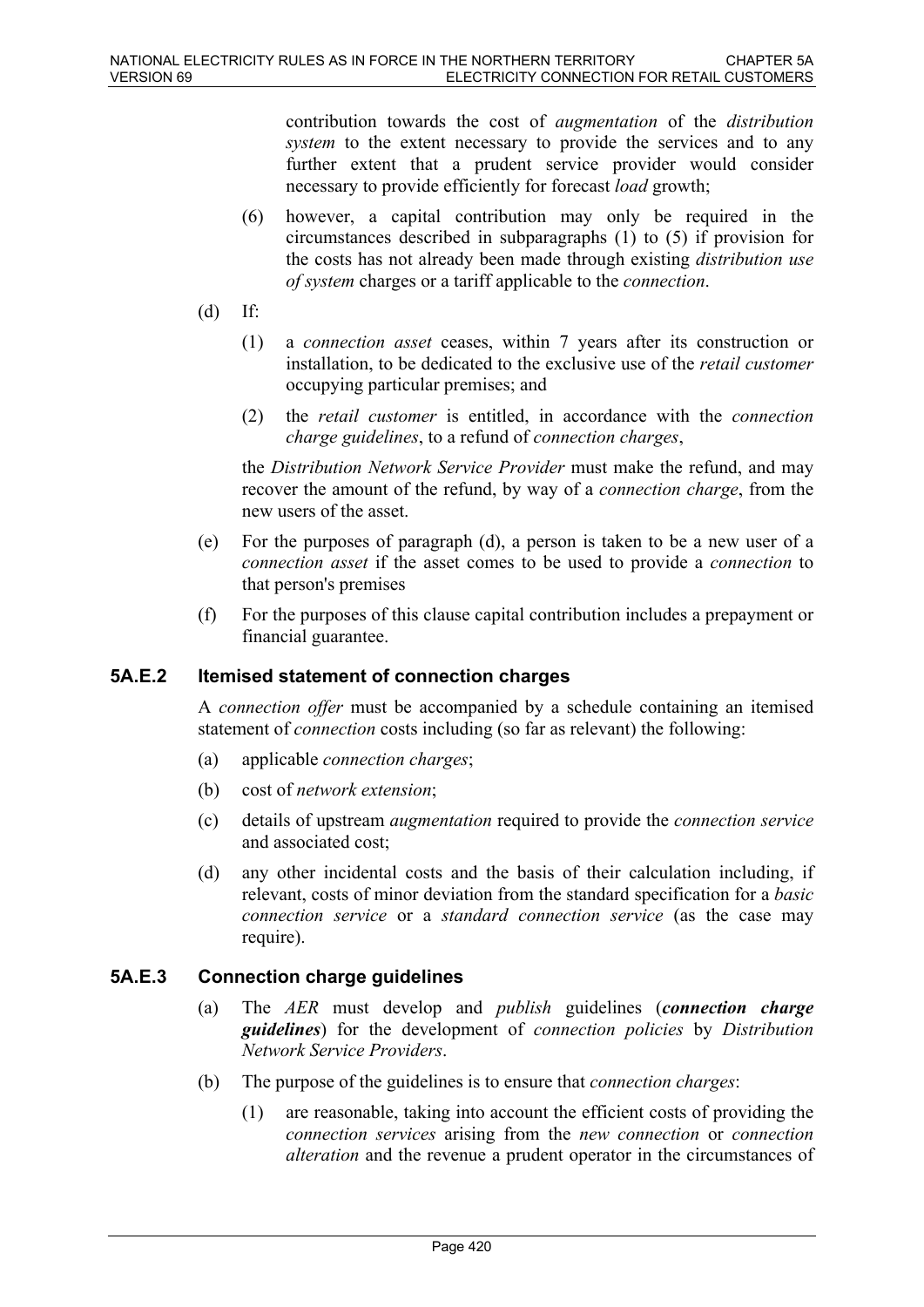the relevant *Distribution Network Service Provider* would require to provide those *connection services*; and

- (2) provide, without undue administrative cost, a user-pays signal to reflect the efficient cost of providing the *connection services*; and
- (3) limit cross-subsidisation of *connection* costs between different classes (or subclasses) of *retail customer*; and
- (4) if the *connection services* are *contestable* are competitively neutral.
- (c) The guidelines must:
	- (1) describe the method for determining charges for *premises connection assets*; and
	- (2) describe the circumstances (or how to determine the circumstances) under which a *Distribution Network Service Provider* may receive a capital contribution, prepayment or financial guarantee from a *retail customer* or *real estate developer* for the provision of a *connection service*; and
	- (3) describe how the amount of any such capital contribution, prepayment or financial guarantee is to be determined; and
	- (4) establish principles for fixing a threshold (based on capacity or any other measure the *AER* thinks fit) below which *retail customers* (not being a *non-registered embedded generator* or a *real estate developer*) are exempt from any requirement to pay *connection charges* (or to give consideration in the form of a capital contribution, prepayment or financial guarantee) for an *augmentation* (other than an *extension*) to the *distribution network* necessary to make the *connection*; and
	- (5) describe the methods for calculating the *augmentation* component for the *connection assets* and, if the *augmentation* consists of or includes an *extension*, the *extension* component of a *connection charge*; and
	- (6) describe the method for calculating:
		- (i) the amount of a refund of *connection charges* for a *connection asset* when an *extension* asset originally installed to *connect* the premises of a single *retail customer* is used, within 7 years of its installation, to *connect* other premises and thus comes to be used for the benefit of 2 or more *retail customers*; and
		- (ii) the threshold below which the refund is not payable; and
	- (7) describe the treatment of *augmentation* assets.
- (d) The principles for establishing an exemption under paragraph  $(c)(4)$  must ensure that the exemption only operates in the following circumstances:
	- (1) the *connection* is a low *voltage connection*; and
	- (2) the *connection* would not normally require *augmentation* of the *network* beyond the *extension* to the *distribution network* necessary to make the *connection*; and
	- (3) the *connection* is not expected to increase the *load* on the *distribution network* beyond a level the *Distribution Network Service Provider*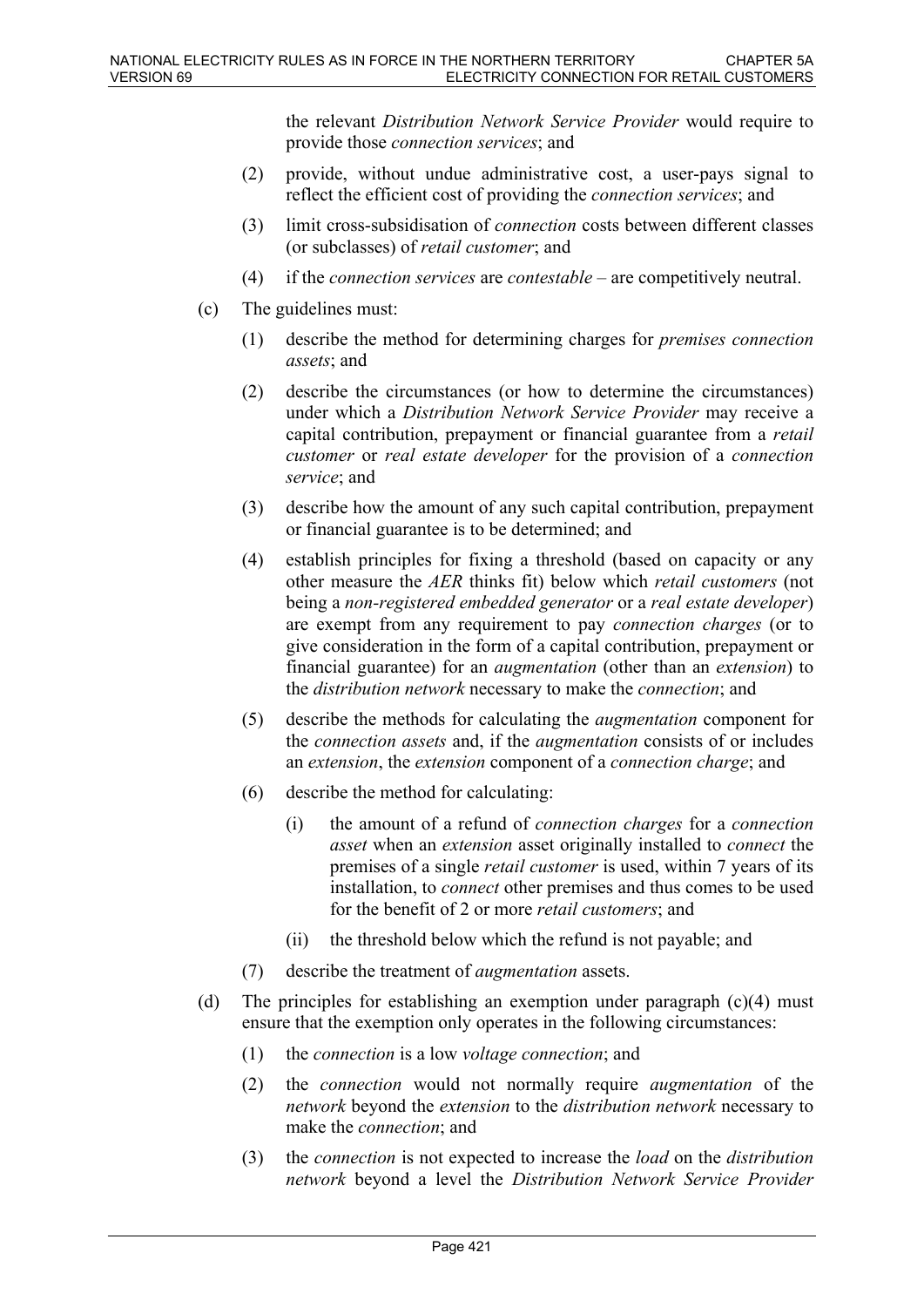could reasonably be expected to cope with in the ordinary course of managing the *distribution network*.

- (e) In developing the guidelines, the *AER* must have regard to:
	- (1) historical and geographical differences between *networks*; and
	- (2) inter-jurisdictional differences related to regulatory control mechanisms, classification of services and other relevant matters; and
	- (3) the circumstances in which *connection services* may be provided by persons other than *Distribution Network Service Providers* (and are therefore *contestable*).
- (f) In developing guidelines dealing with the method for calculating the amount of a refund of *connection charges* paid before a *connection asset* becomes a shared asset, the *AER* must have regard to:
	- (1) the *Distribution Network Service Provider's* obligation to make the refund; and
	- (2) future projections of *distribution network* expansion and usage and any consequent effect on the *Distribution Network Service Provider's* capacity to finance the acquisition of *augmentation* assets out of increased revenue; and
	- (3) the fact that the *Distribution Network Service Provider's* obligation to make the refund will expire after 7 years.
- (g) In developing guidelines under this clause, the *AER* must act in accordance with the *distribution consultation procedures*.
- (ga) For the application of these *Rules* in this jurisdiction:
	- (1) the *connection charge guidelines* that are in force in the other *participating jurisdictions* on 1 July 2017 are taken:
		- (i) to be the *connection charge guidelines* in force in this jurisdiction (subject to any amendment or replacement under these *Rules*); and
		- (ii) to have been developed and *published* by the *AER* on 1 July 2017; and
	- (2) the *AER* is taken to have complied with the requirements of paragraphs (e), (f) and (g) in developing and *publishing* the *connection charge guidelines*.

### **5A.E.4 Payment of connection charges**

#### **Note**

The note to clause 5A.E.4(c) has no effect in this jurisdiction until the *National Energy Retail Law* is applied as a law of this jurisdiction. The remaining provisions of clause 5A.E.4 have no effect in this jurisdiction until 1 July 2019 (see regulation 5A of the *National Electricity (Northern Territory) (National Uniform Legislation) (Modification) Regulations)*.

(a) *Connection charges* payable in respect of a *connection service* must be paid to the *Distribution Network Service Provider* by the *retail customer's retailer* unless: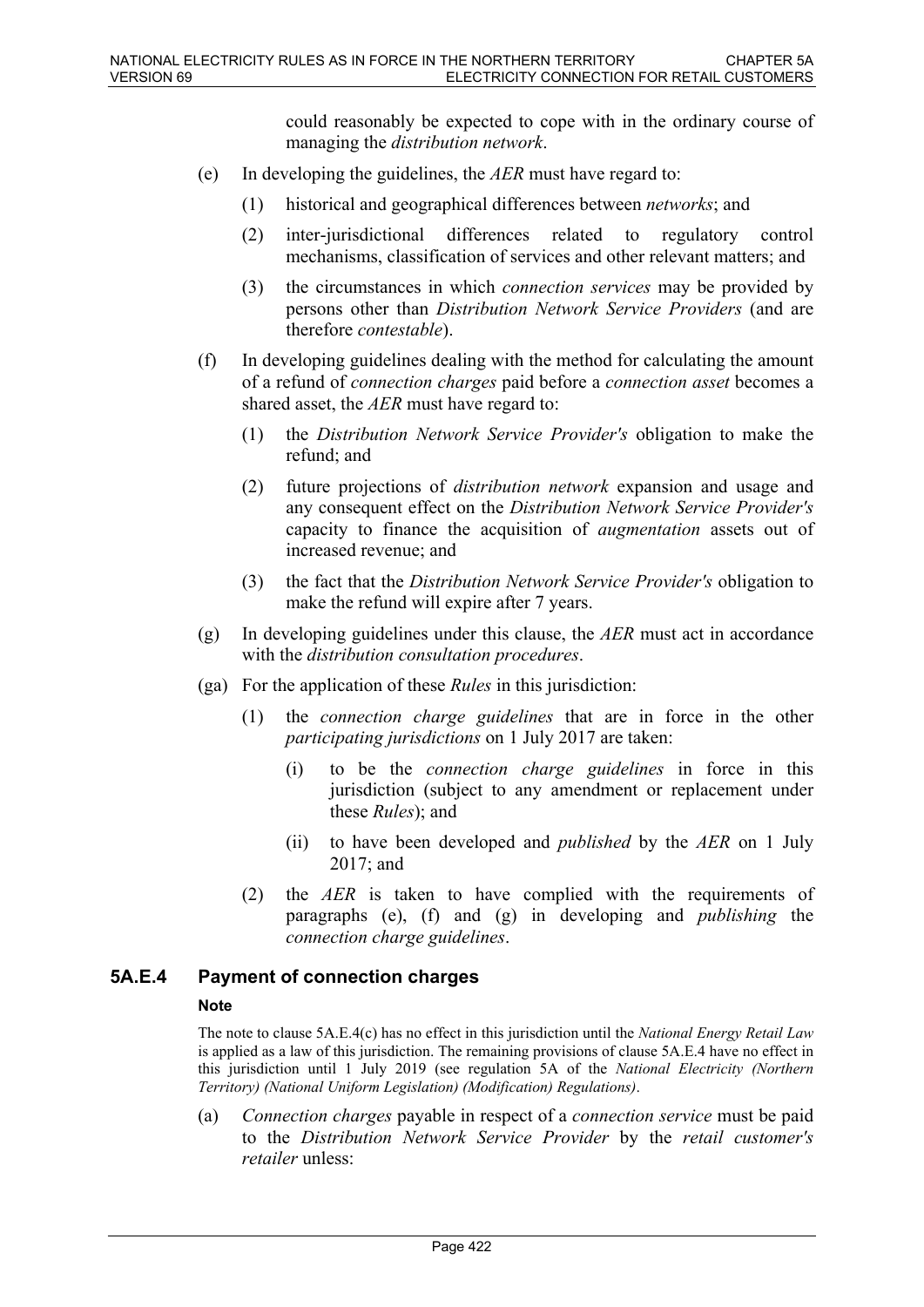- (1) the *retailer* did not apply for the *connection service* and the *Distribution Network Service Provider* has notified the *retail customer*  that the *retail customer* must pay the *connection charge* directly; or
- (2) the *retail customer* asks to pay the *connection charge* directly and the *Distribution Network Service Provider* agrees; or
- (3) the *Distribution Network Service Provider* and the *retailer* agree that the *Distribution Network Service Provider* is to recover the *connection charge* from the *retail customer*.
- (b) If the *retail customer* pays, or is required to pay, a *connection charge* directly to a *Distribution Network Service Provider* under paragraph (a), the *Distribution Network Service Provider* must not recover that charge from the *retail customer's retailer*.
- (c) The *Distribution Network Service Provider* must separately identify each *connection charge* on the statement or invoice to the *retailer*.

#### **Note**

Rule 25 of the *NERR* requires the listing of *connection charges* that are passed through by a *retailer* to a retail customer in the customer's bill.

# **Part F Formation and integration of connection contracts**

# **Division 1 Offer and acceptance – basic and standard connection services**

# **5A.F.1 Distribution Network Service Provider's response to application**

- (a) If the *connection service* sought by a *connection applicant* is a *basic connection service* or a *standard connection service* (and the applicant does not elect to apply for a negotiated *connection contract*), the *Distribution Network Service Provider* must make a *connection offer* to the applicant within:
	- (1) 10 *business days* after receiving a properly completed application for the service and the additional information (if any) reasonably required under clause 5A.D.3(e); or
	- (2) some other period agreed between the *Distribution Network Service Provider* and the *connection applicant*.
- (b) The *connection offer* must be in accordance with the relevant *model standing offer* and must include:
	- (1) the date of the offer; and
	- (2) details of the *connection service* to be provided; and
	- (3) a statement of the *connection charges* payable by the *connection applicant*.

### **5A.F.2 Acceptance of connection offer**

(a) A *connection offer* to provide a *basic connection service* or *standard connection service* remains open for acceptance for 45 *business days* from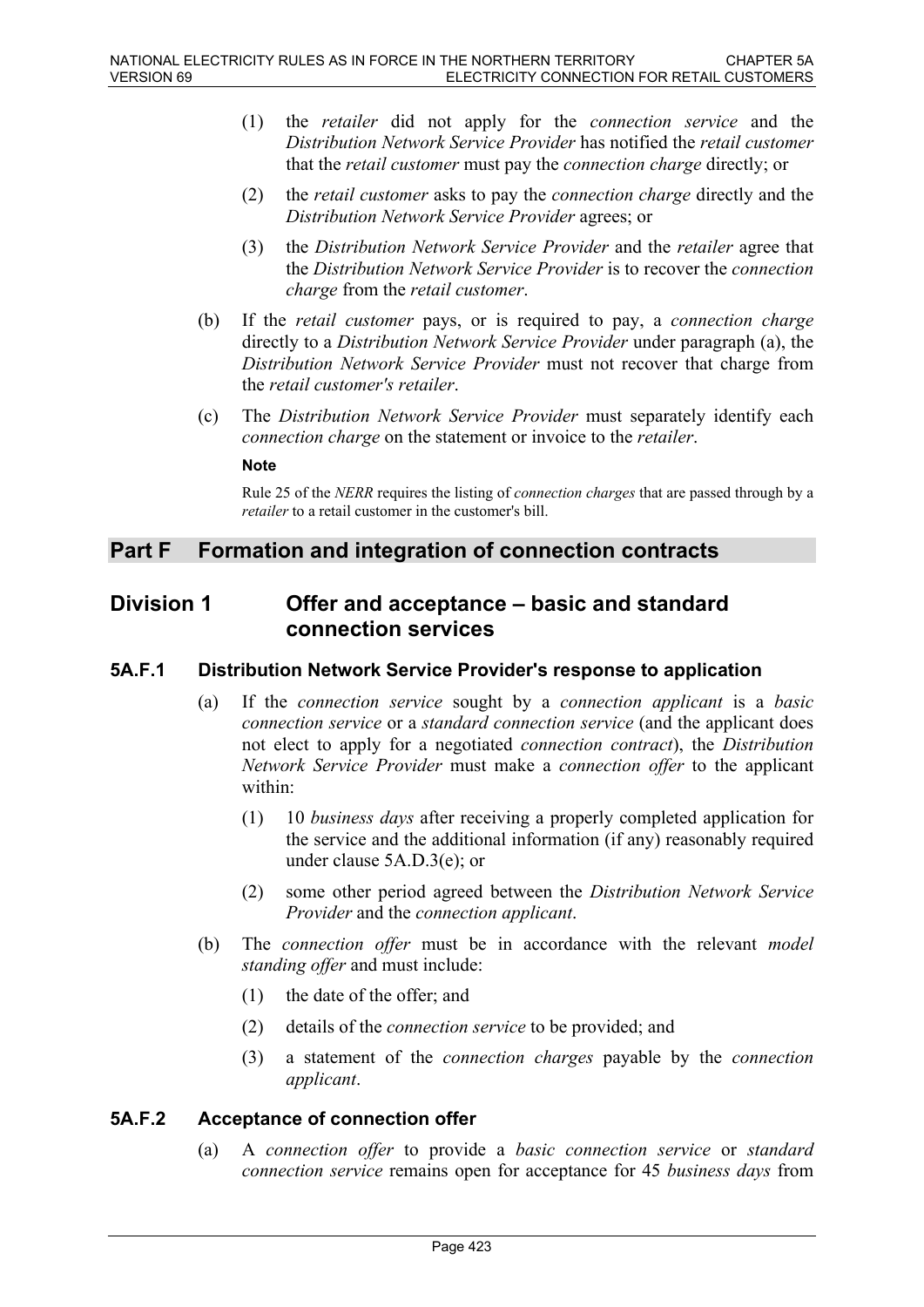the date of the offer and, if not accepted within that period, lapses unless the period for acceptance is extended by agreement between the *connection applicant* and the *Distribution Network Service Provider*.

(b) This clause does not apply if the *connection application* is for an expedited *connection*.

### **5A.F.3 Offer and acceptance—application for expedited connection**

- $(a)$  If:
	- (1) a *connection applicant* requests an expedited *connection* in the *connection application*; and
	- (2) the *Distribution Network Service Provider* is satisfied that the *connection application* is for a *basic connection service* or *standard connection service* that falls within the terms of the relevant *model standing offer*; and
	- (3) the *connection applicant* indicates in the *connection application* that a *connection offer* in terms of the relevant *model standing offer* would be acceptable to the applicant,

the *Distribution Network Service Provider* is taken to have made, and the *connection* applicant is taken to have accepted, a *connection offer* in terms of the relevant *model standing offer* on the date the *Distribution Network Service Provider* receives the application.

(b) If a *connection applicant* applies for an expedited *connection* but the *Distribution Network Service Provider* does not agree that an offer in terms of any *model standing offer* is appropriate, the *Distribution Network Service Provider* must notify the *connection applicant* accordingly and draw the applicant's attention to the provisions of the *Rules* dealing with negotiated *connection*.

# **Division 2 Offer and acceptance – negotiated connection**

## **5A.F.4 Negotiated connection offer**

- (a) A *Distribution Network Service Provider* must use its best endeavours to make a negotiated *connection offer* to the *connection applicant* within 65 *business days* after the date of the application for *connection* (but the time taken by the applicant to provide information reasonably sought by the *Distribution Network Service Provider* under clause 5A.C.3(a)(2) will not be counted).
- (b) A negotiated *connection offer*:
	- (1) must be in the form of an offer to enter into a contract in specified terms; and
	- (2) must comply with the minimum requirements set out in Schedule 5A.1.
- (c) If the *connection applicant* elected to extend the negotiations to *supply services*, the *connection offer* must contain terms and conditions relating to the *supply services*.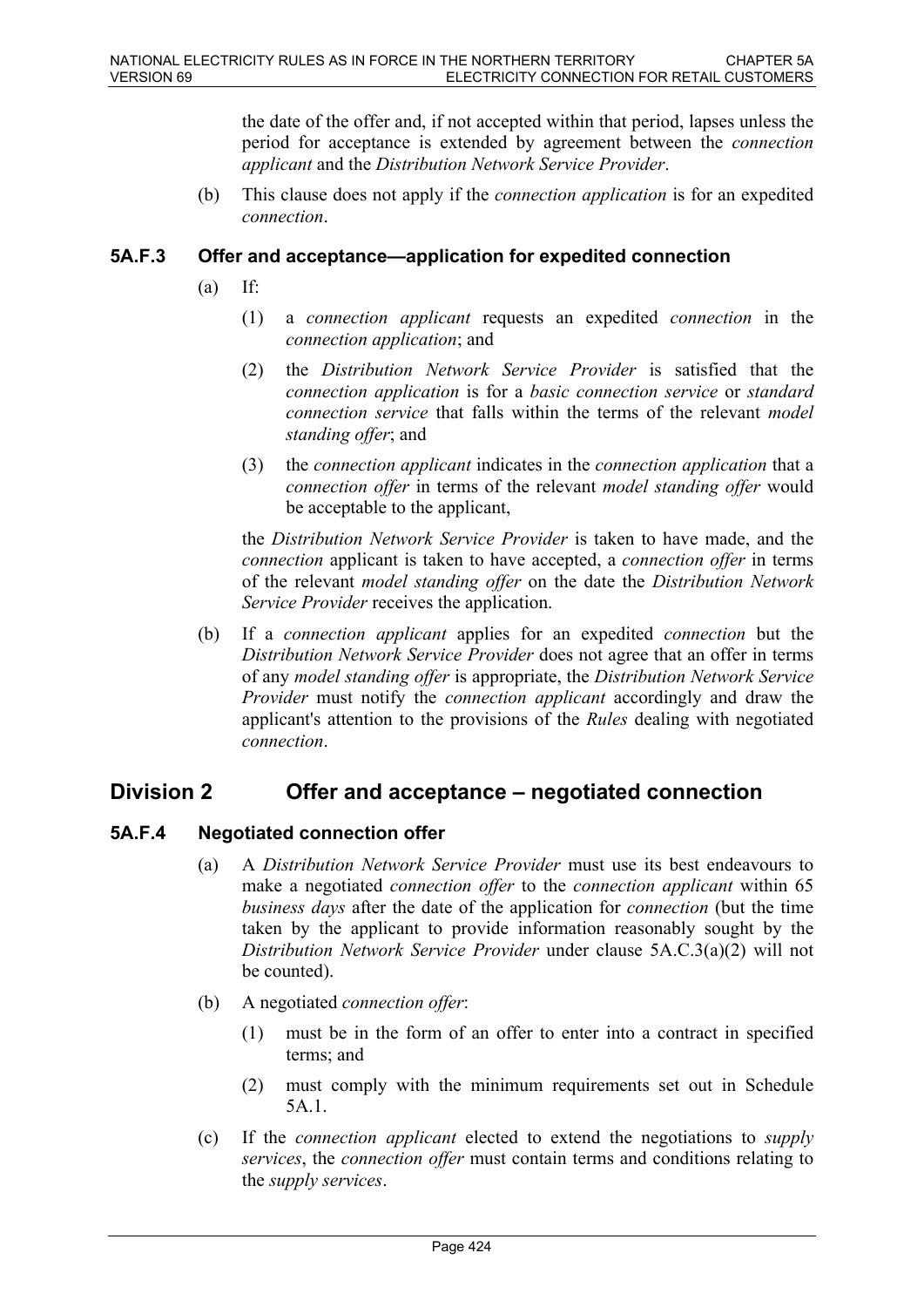- (d) A negotiated *connection offer* must not include a *connection charge* that is inconsistent with the *Distribution Network Service Provider's connection policy*.
- (e) A negotiated *connection offer* remains open for acceptance for 20 *business days* from the date of the offer and then lapses unless the period for acceptance is extended by agreement between the *Distribution Network Service Provider* and the *connection applicant*.

# **Division 3 Formation of contract**

### **Note**

Clause 5A.F.5(b)(2) has no effect in this jurisdiction until the *National Energy Retail Law* is applied as a law of this jurisdiction (see regulation 5A of the *National Electricity (Northern Territory) (National Uniform Legislation) (Modification) Regulations)*.

## **5A.F.5 Acceptance of connection offer**

- (a) If a *connection offer* to provide a *connection service* is accepted, the terms and conditions of the *connection offer*:
	- (1) become terms and conditions of a *connection contract* formed between the *Distribution Network Service Provider* and the *connection applicant*; and
	- (2) subject to rule 5A.F.6, are enforceable accordingly.
- (b) The *Distribution Network Service Provider* must, at the request of a *connection applicant*, provide a copy of:
	- (1) the contract formed under paragraph (a); or
	- (2) if that contract has been integrated with, and forms part of, a *customer connection* contract arising under the *NERL*—the integrated contract.

# **Division 4 Contractual performance**

## **5A.F.6 Carrying out connection work**

- (a) A *Distribution Network Service Provider* must use its best endeavours to ensure that *connection* work is carried out within the applicable time limits fixed by the relevant provisions of the *connection contract*.
- (b) However, a *Distribution Network Service Provider* is not obliged to commence or continue with *connection* work if the *connection applicant* fails to comply with conditions that are to be complied with by the *connection applicant*.

### **Examples**

The *connection applicant* fails to pay *connection charges*.

The *connection applicant* fails to comply with technical or safety requirements.

The *connection applicant* fails to complete work that is to be carried out on the *connection applicant's* premises.

The *connection applicant* fails to comply with the *Distribution Network Service Provider's* reasonable request to allow the *Distribution Network Service Provider* safe and unhindered access to the applicant's premises.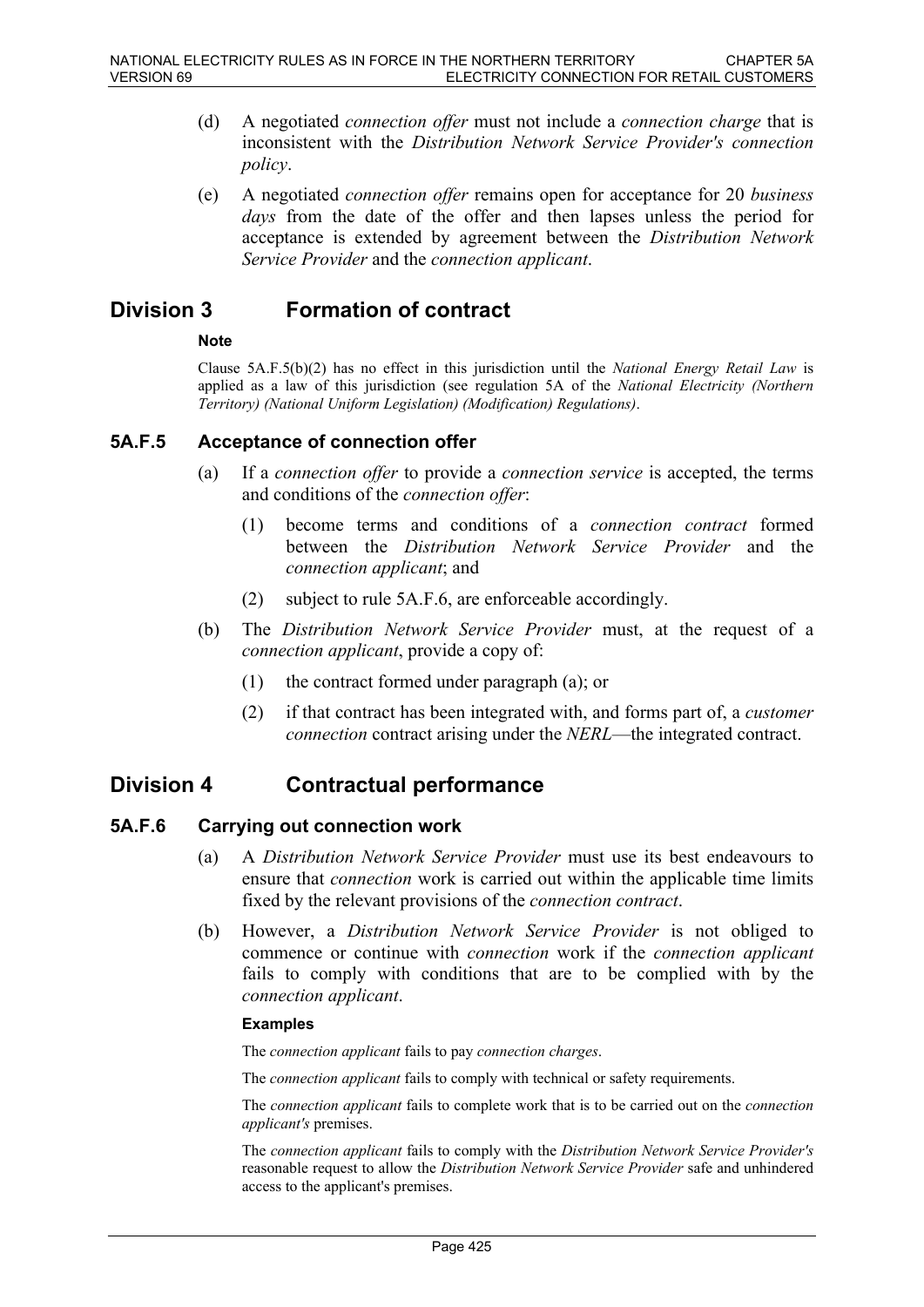# **5A.F.7 Retailer required for energisation where new connection**

A *Distribution Network Service Provider* is not required to *energise* a *new connection* unless a request to *energise* the *new connection* is submitted by a *retailer*, or the *Distribution Network Service Provider* is otherwise satisfied that there is a relevant contract with a *retailer* in relation to the premises.

# **Part G Dispute resolution between Distribution Network Service Providers and customers**

### **5A.G.1 Relevant disputes**

(a) In this Part:

**customer** means:

- (1) a *retail customer*; or
- (2) a *real estate developer*.

#### **relevant dispute** means:

- (1) a dispute between a *Distribution Network Service Provider* and a customer about:
	- (i) the terms and conditions on which a *basic connection service* or a *standard connection service* is to be provided; or
	- (ii) the proposed or actual terms and conditions of a negotiated *connection contract*; or
- (2) a dispute between a *Distribution Network Service Provider* and a customer about *connection charges*.
- (b) A relevant dispute is an access dispute for the purposes of section 2A of the Law.

## **5A.G.2 Determination of dispute**

- (a) In determining a relevant dispute, the *AER* must (so far as applicable) give effect to:
	- (1) the relevant *connection policy*; and
	- (2) a relevant *model standing offer* to provide a basic or *standard connection service*; and
	- (3) this Chapter and any other *applicable regulatory instrument*.
- (b) In determining a relevant dispute, the *AER* may also:
	- (1) have regard to other matters the *AER* considers relevant; and
	- (2) hear evidence or receive submissions from the *Distribution Network Service Provider* and the customer; and
	- (3) if the dispute relates to a negotiated *connection contract* have regard to the negotiation framework set out in clause 5A.C.3.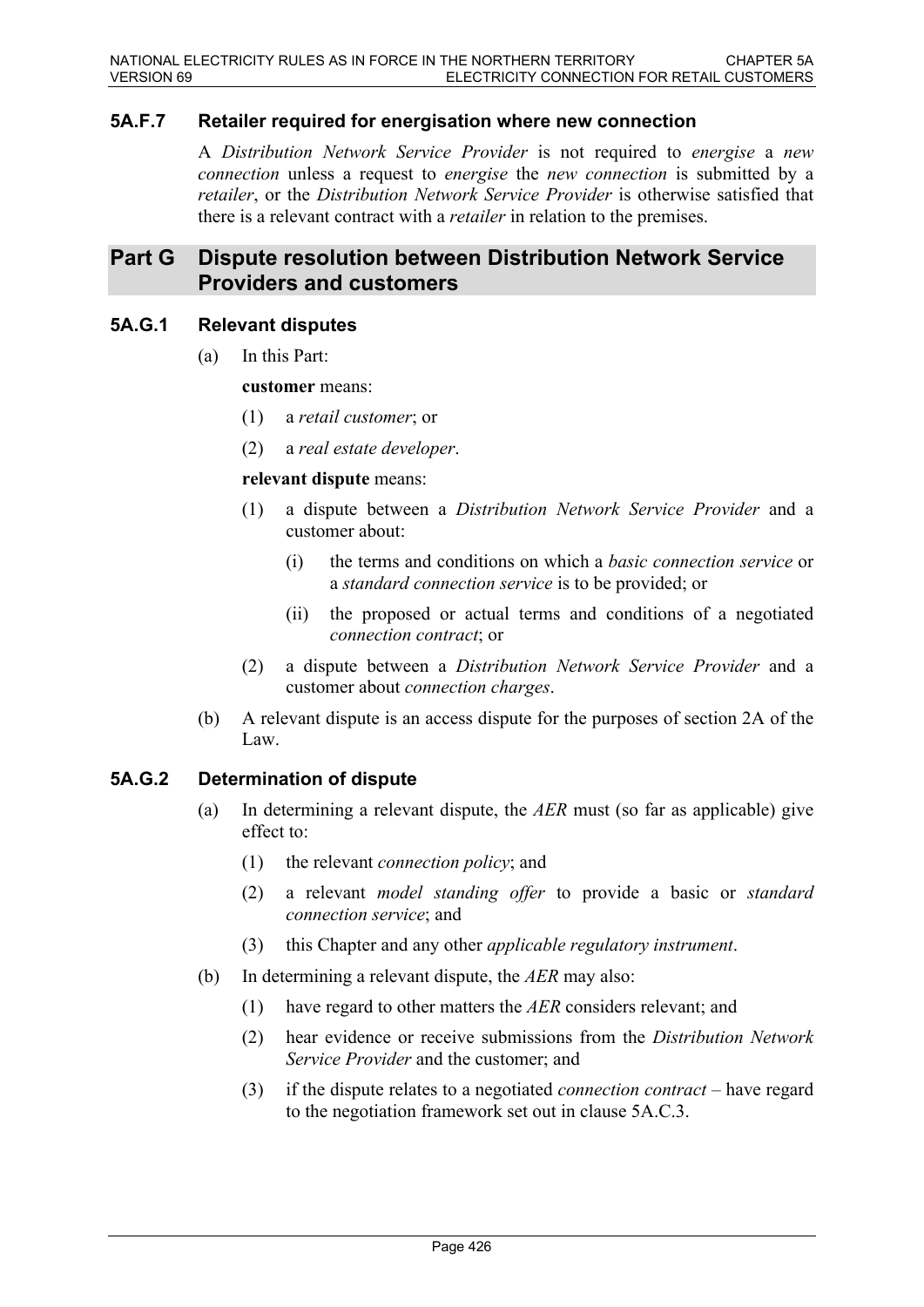# **5A.G.3 Termination of proceedings**

(a) If the *AER* considers that a relevant dispute could be effectively resolved by some means other than an access determination, the *AER* may give the parties to the *dispute notice* of the alternative means of resolving the dispute.

#### **Example**

The *AER* might give such a notice if of the opinion that a particular dispute could be dealt with more efficiently, and with less expense, by a jurisdictional ombudsman.

(b) The giving of such a notice is a specified dispute termination circumstance for the purposes of section 131(3) of the Law.

#### **Note**

It follows that the *AER* may exercise its power to terminate the dispute without making an access determination (see section 131(1)(d) of the Law).

# **SCHEDULE 5A.1 – Minimum content requirements for connection contract**

# **Part A Connection offer not involving embedded generation**

- (a) A *connection offer* must contain:
	- (1) a provision stating that a *connection contract* will be formed, and will come into operation, on acceptance of the *connection offer*; and
	- (2) details of the *connection point*, the maximum capacity of the *connection*, and the *connection assets* required at the *connection point*; and
	- (3) details of the *premises connection assets* and additional equipment to be installed on the premises and responsibility for undertaking the work; and
	- (4) details of any *distribution network extension* or other *augmentation* required for the purposes of the *connection*; and
	- (5) an undertaking to complete the work required to establish the *connection* within a specified time frame; and
	- (6) a requirement that the *retail customer* have appropriate metering installed ; and
	- (7) the relevant technical and safety obligations to be met by the *retail customer* relating to the installation; and
	- (8) the *retail customer's* obligation to allow access to the premises by the *Distribution Network Service Provider's* agents, contractors and employees; and
	- (9) the *retail customer's* obligation to accommodate on its premises, and protect from harm, any equipment necessary for the *connection*; and
	- (10) details of the *retail customer's* monetary obligations including billing arrangements and any security to be provided by the *retail customer*; and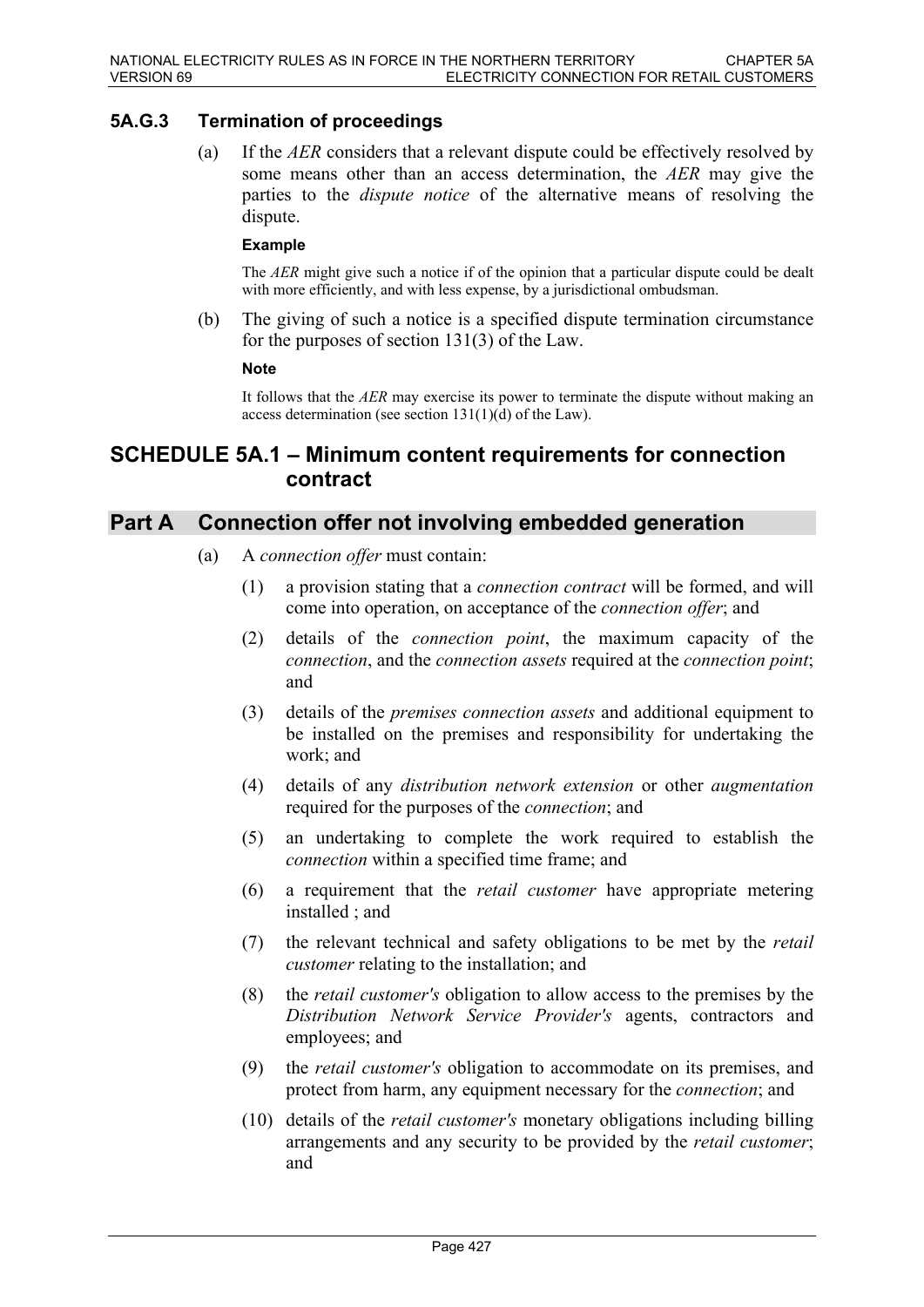- (11) details of the *Distribution Network Service Provider's* monetary obligations (if any) to the *retail customer*; and
- (12) a provision requiring the *Distribution Network Service Provider* to provide information about the *connection* to the *retail customer*; and
- (13) provision for amendment of the *connection contract* by agreement between the *Distribution Network Service Provider* and the *retail customer*.
- (b) A *connection offer* that relates to *supply services* must also deal with:
	- (1) the *Distribution Network Service Provider's* power to interrupt or reduce the *supply* of electricity to the *connection point*; and
	- (2) warranties and limitations on the *Distribution Network Service Provider's* liability; and
	- (3) *disconnection* and reconnection; and
	- (4) reporting and correction of faults; and
	- (5) dispute resolution; and
	- (6) ongoing *customer* obligations; and
	- (7) termination of the *connection contract*.

# **Part B Connection offer involving embedded generation**

- (a) A *connection offer* to a person who operates, or proposes to operate, an *embedded generating unit* (the **embedded generator**) must contain:
	- (1) a provision stating that a *connection contract* will be formed, and will come into operation, on acceptance of the *connection offer*; and
	- (2) details of the *connection point*, the maximum capacity of the *connection* to import and export electricity, and the *embedded generator's* installation required at the *connection point*; and
	- (2a) details of the *DER generation information* required to be provided to the *Distribution Network Service Provider* by the *embedded generator*; and
	- (3) details of the *premises connection assets* and additional equipment to be installed on the premises and responsibility for undertaking the work; and
	- (4) details of any *distribution network extension* or other *augmentation* required for the purposes of the *connection*; and
	- (5) an undertaking to complete the work required to establish the *connection* within a specified time frame; and
	- (6) a requirement that the *embedded generator* have appropriate metering installed; and
	- (7) the relevant technical and safety obligations to be met by the *embedded generator* relating to the installation; and